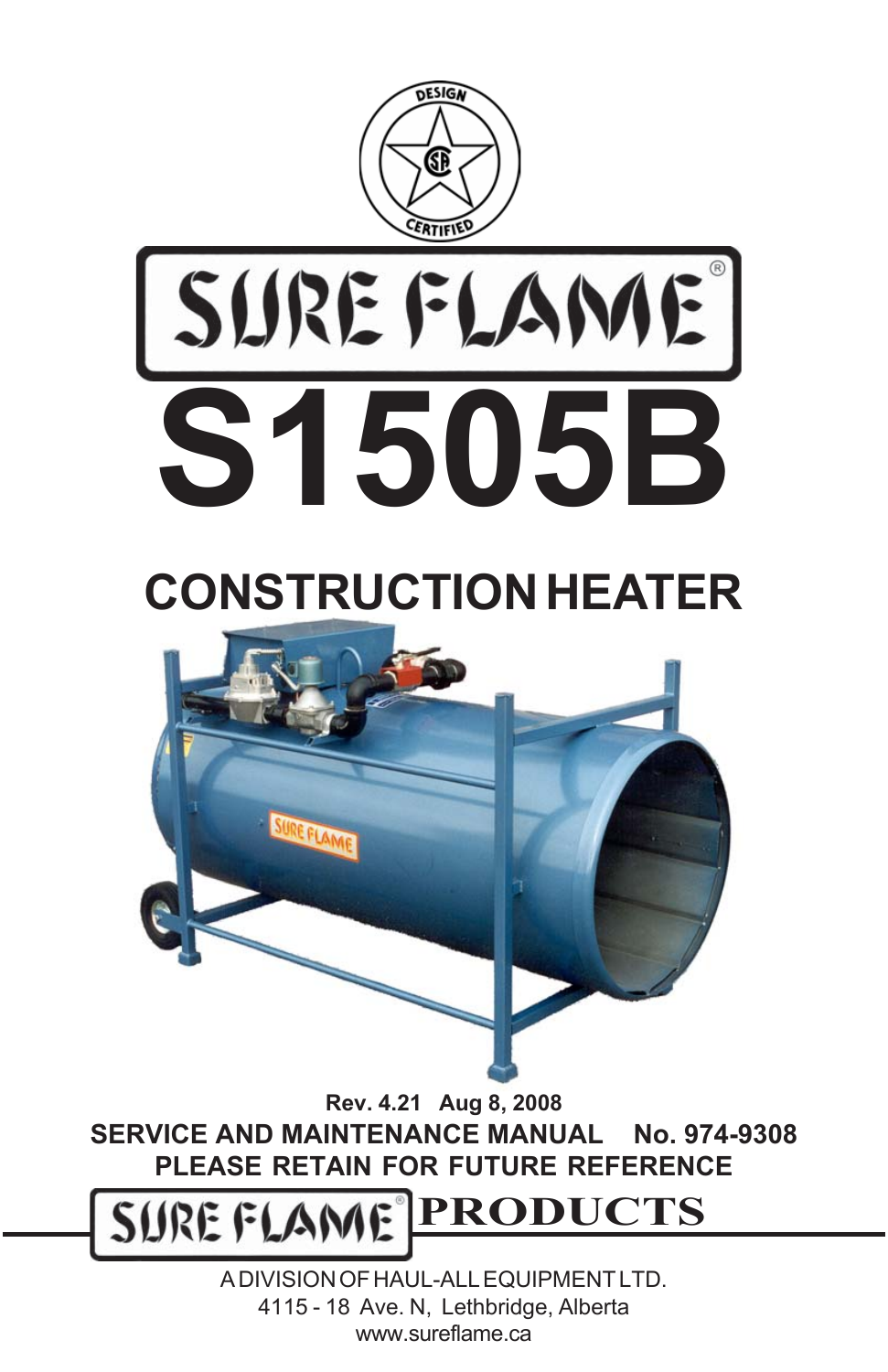## **S1505B Construction Heater**

# **GENERAL HAZARD WARNING**

**Failure to comply with the precautions and instructions provided with this heater, can result in death, serious bodily injury and property loss or damage from hazards of fire, explosion, burn, asphyxiation, carbon monoxide poisoning, and/or electrical shock.**

**Only persons who can understand and follow the instructions should use or service this heater.**

**If you need assistance or heater information such as an instruction manual, labels, etc. Contact the manufacturer.**



**Fire, burn, inhalation, and explosion hazard. Keep solid combustibles, such as building materials, paper or cardboard, a safe distance away from the heater as recommended by the instructions. Never use the heater in spaces which do or may contain volatile or airborne combustibles, or products such as gasoline, solvents, paint thinner, dust particles or unknown chemicals.**

# **WARNING**

#### **Not for home or recreational vehicle use**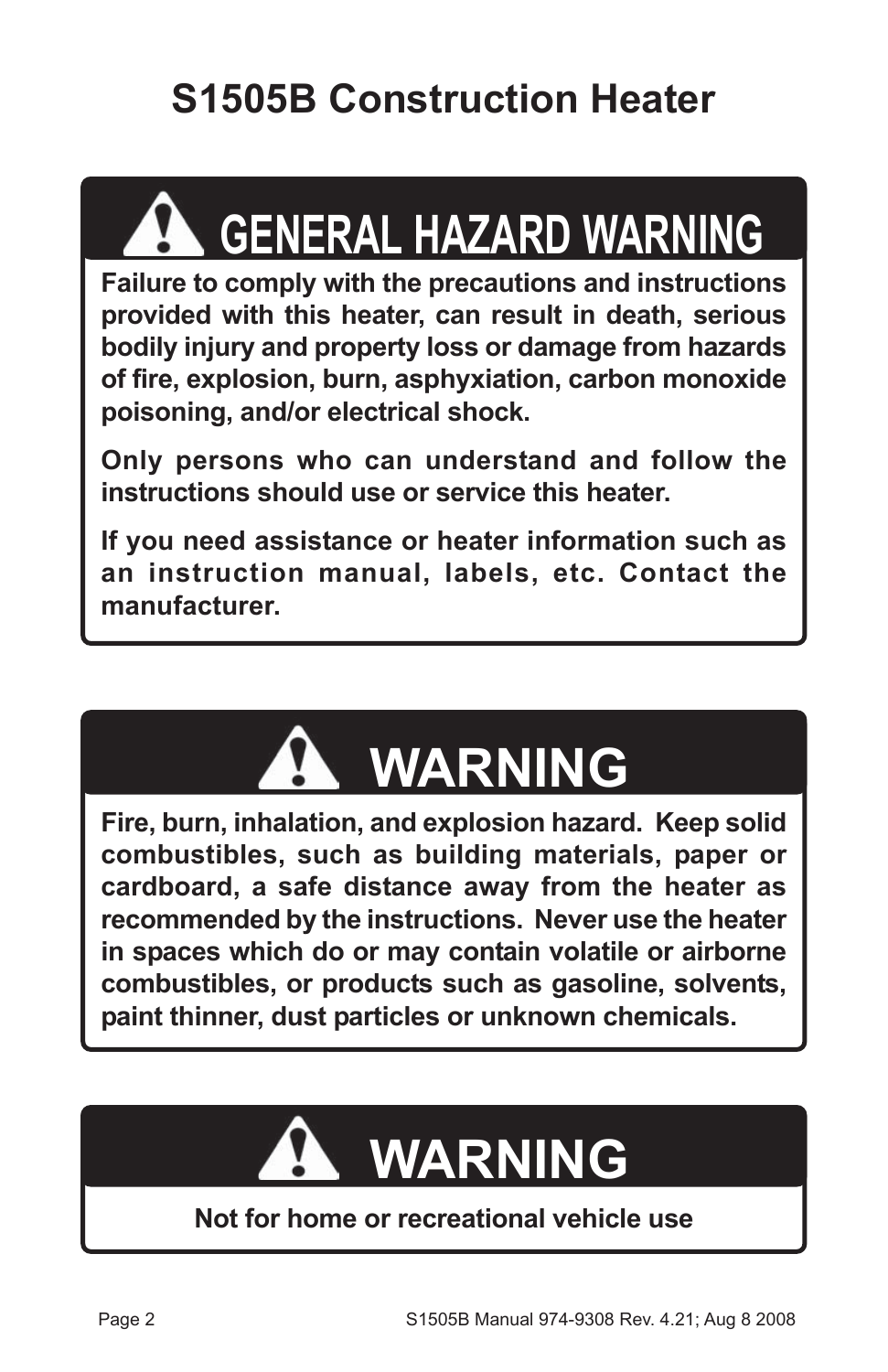# **READ THIS WARNING FIRST!**

The heater is designed and approved for use as a construction heater under ANSI Z83.7-2000. The primary purpose of construction heaters is to provide temporary heating of buildings under construction, alteration, or repair and to provide temporary emergency heat. Properly used the heater provides safe economical heating. Products of combustion are vented into the area being heated.

The heater is not designed as an Unvented Gas Fired Room Heater under ANSI-721.11.2 and should not be used in the home.

ANSI A119.2(NFPA 501C)-1987 Recreational Vehicle Standard prohibits the installation or storage of LP-Gas containers even temporarily inside any recreational vehicle. The standard also prohibits the use of Unvented Heaters in such vehicles.

#### **NFPA-58 1989 STANDARD FOR THE STORAGE AND**

#### **HANDLING OF LIQUEFIED PETROLEUM GASES**

Use of the heater must be in accordance with this Standard and in compliance with all governing state and local codes. Storage and handling of propane gas and propane cylinders must be in accordance with NFPA 58 and all local governing codes.

We cannot anticipate every use which may be made for our heaters. CHECK WITH YOUR LOCAL FIRE SAFETY AU-THORITY IF YOU HAVE QUESTIONS ABOUT LOCAL REGU-LATIONS.

Other standards govern the use of fuel gases and heat producing products in specific applications. Your local authority can advise you about these.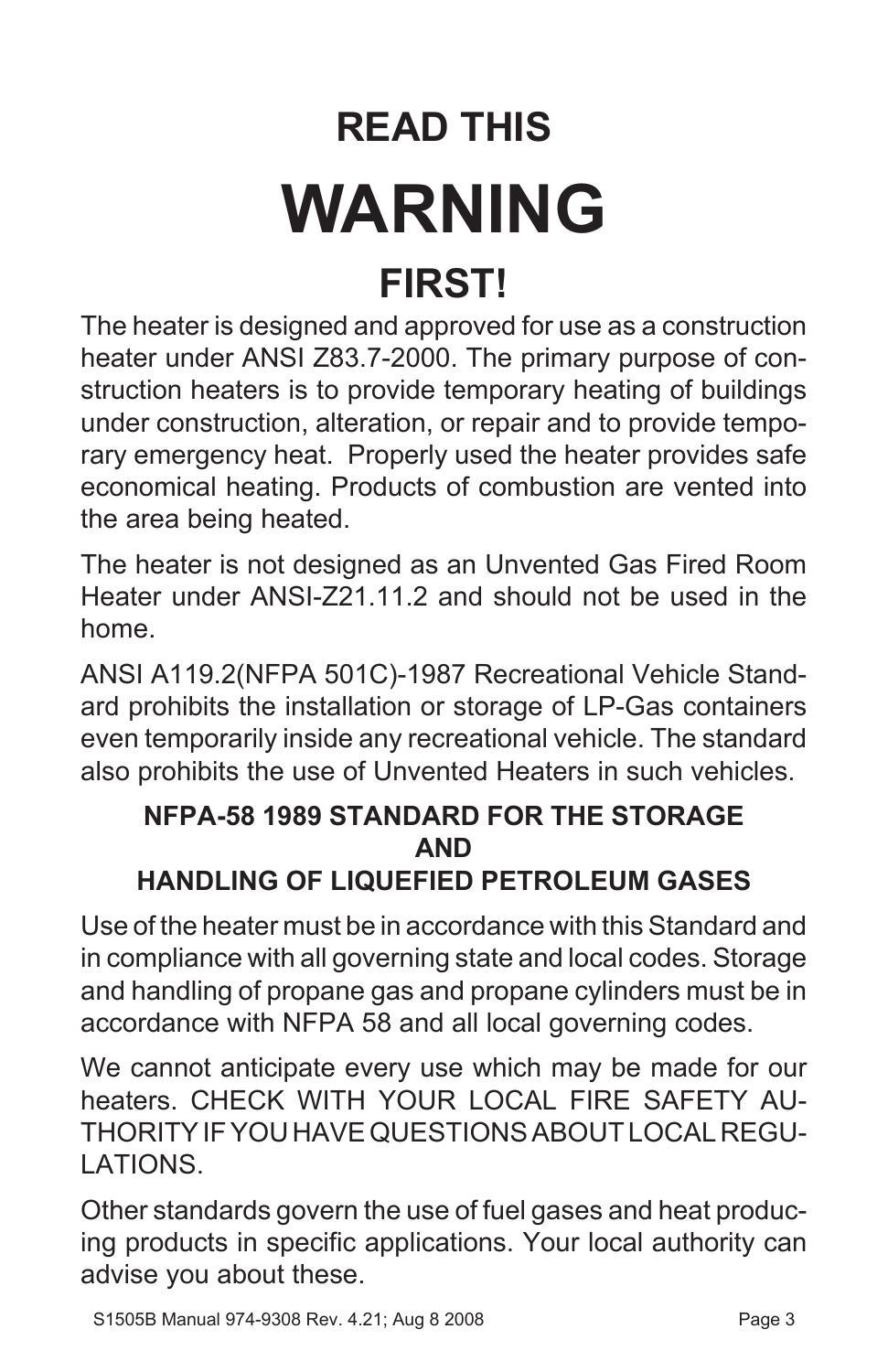# **S1505B**

## **CONSTRUCTION HEATER**

# **FOR YOUR SAFETY**

**DO NOT USE THIS HEATER IN A SPACE WHERE GASOLINE OR OTHER LIQUIDS HAVING FLAMMABLE VAPOURS ARE STORED OR USED.**

#### **Contents:**

| Specifications                               | Page<br>5 |
|----------------------------------------------|-----------|
| Installation                                 | 6         |
| Installation Using a Propane Supply Cylinder | 7         |
| Installation for Natural Gas Applications    | 7         |
| <b>Operating Instructions</b>                | 8         |
| Common Installation and Operational Problems | 9         |
| <b>Safety Controls</b>                       | 9         |
| <b>Safety Features</b>                       | 10        |
| On-Site Hazards                              | 10        |
| <b>Preventative Maintenance</b>              | 11        |
| <b>Troubleshooting Tables</b>                | 12        |
| <b>Replacement Parts</b>                     | 20        |
| <b>Wiring Diagrams</b>                       | 22        |
| Two Stage Thermostat Wiring Diagram          | 24        |
| LPG - Propane Fuel Vaporization Rate         | 25        |
| Maximum BTU Content (Propane)                | 25        |
| Pressure & Flow Equivalents                  | 25        |

Page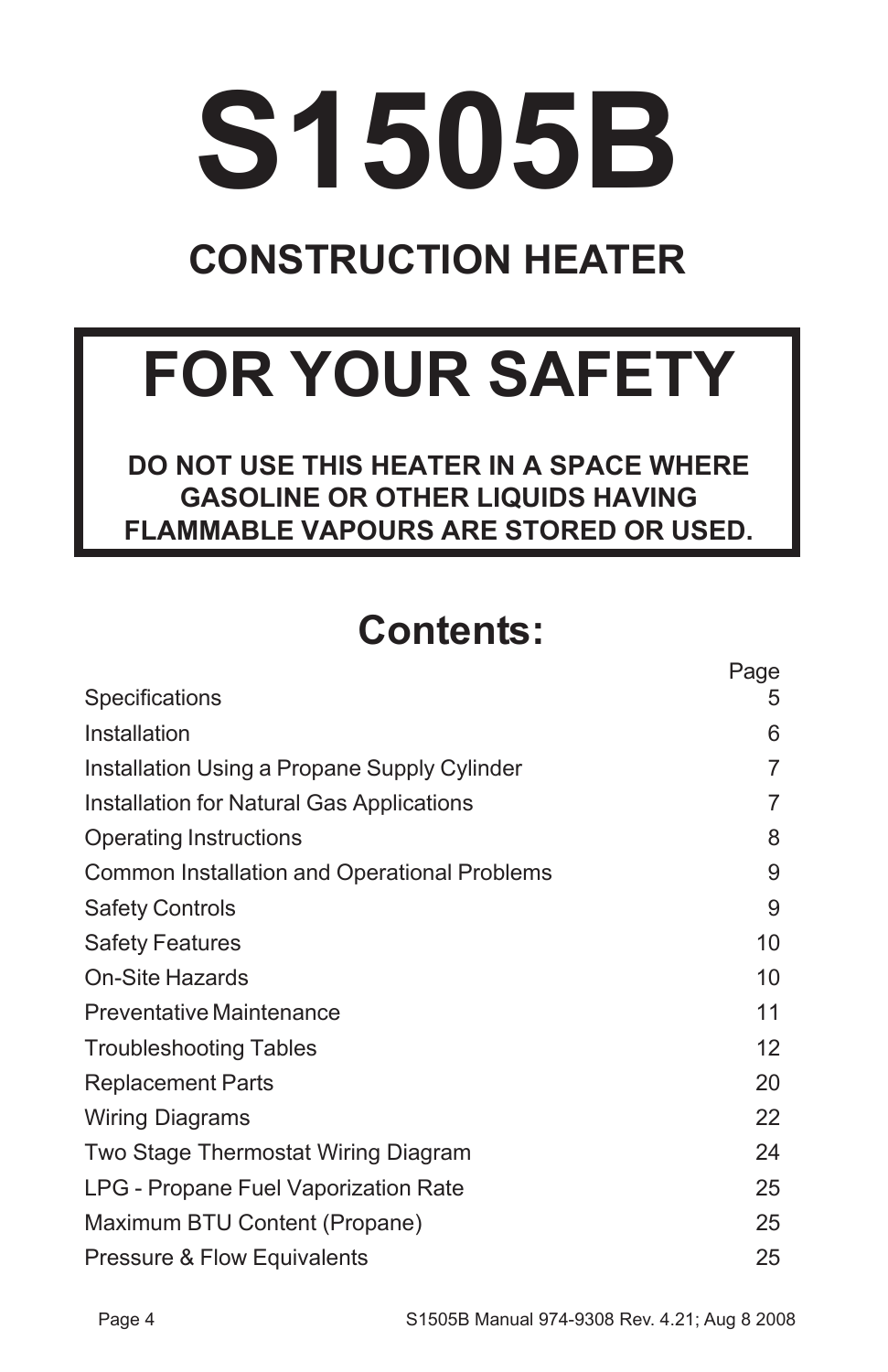#### **Specifications**

#### AGA certified to ANSI Z83.7-2000 Construction Heater

| Gases: | Natural or Propane |
|--------|--------------------|
|--------|--------------------|

Capacity: 1,500,000 Btu/h maximum 850,000 Btu/h minimum

- Orifice Size: 41 DMS (X46)
- Blower: 7,000 cfm

Electrical Rating: 115 volts, 60 Hz, 9.4 amps, Single Phase

Min. Temperature Rating: Minus 40 degrees F

Gas Supply:

|         | Inlet Pressure |          |                   | <b>Manifold Pressure</b> |
|---------|----------------|----------|-------------------|--------------------------|
|         | Max W.C.       | Min W.C. | Max W.C. Min.W.C. |                          |
| Propane | 14"            | Q"       | 2.7"              | 0.75"                    |
| Natural | 14"            | Q"       | 7.2"              | 2 በ"                     |

(Minimum inlet pressure is for purpose of input adjustment)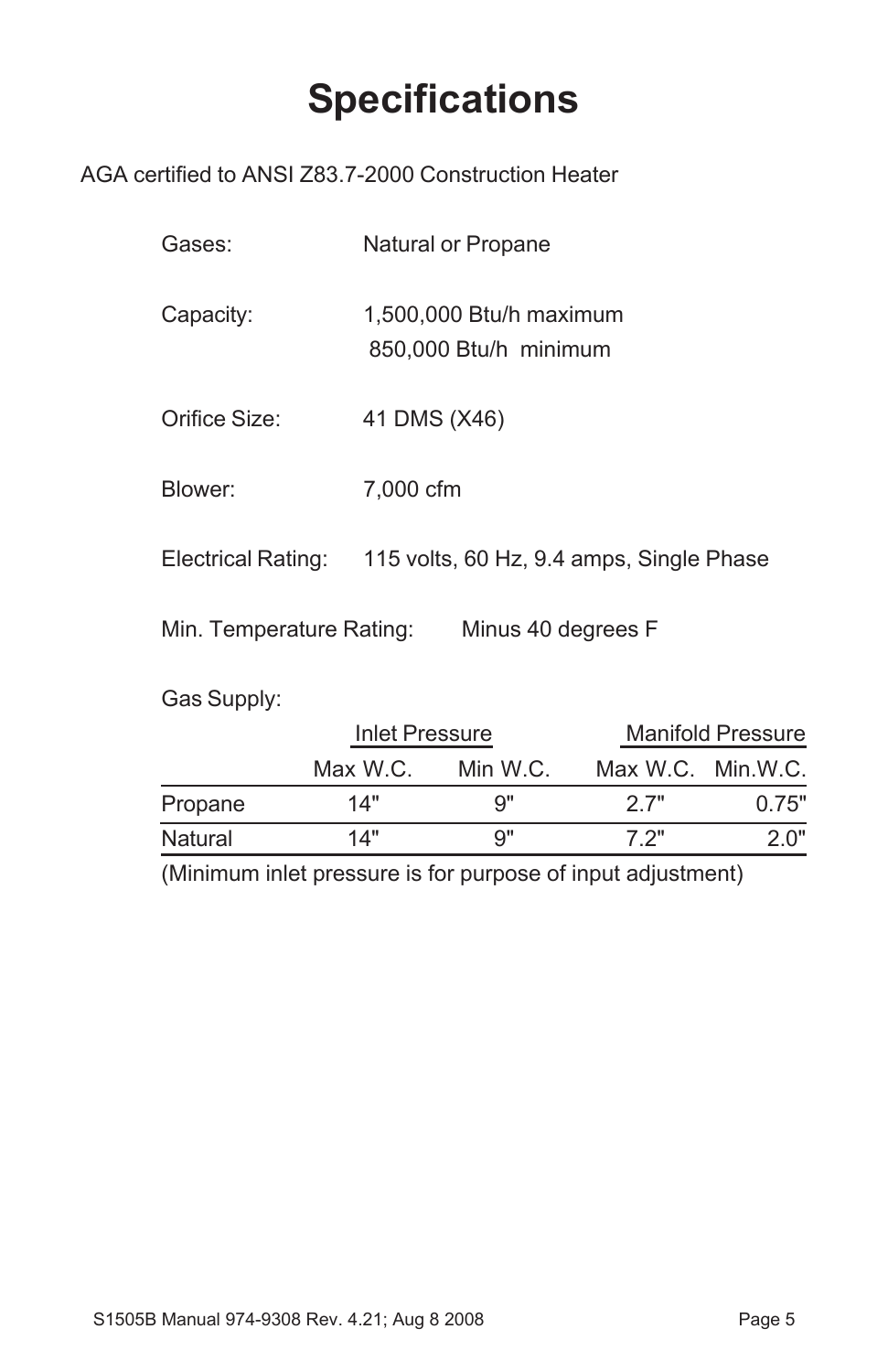### **Installation**

The Sure Flame Model S1505B is a direct fired gas heater intended to be used primarily for the temporary heating of buildings under construction, alteration, or repair. Since all the products of combustion are released into the area being heated, it is imperative that adequate ventilation is provided. The flow of supply air and combustion gases must not be obstructed in any way. Do not use the heater with ductwork as this will restrict the flow of supply air.

1 Install the heater in a horizontal position at least 6 ft. (1.83 m) from any LP-gas container, and allow the following clearances from any combustible materials:

| Front Outlet: 20 feet |        | Sides: | 2 feet |
|-----------------------|--------|--------|--------|
| Intake:               | 2 feet | Top:   | 4 feet |

Front Outlet must not be directed at any LP-gas container within 20 feet.

Also make sure that no flammable vapours are present in the space where the heater is being used.

- 2 When connecting the heater to a natural gas or propane supply line ensure that the pressure at the heater inlet is within the specified range. Please refer to Propane and Natural Gas Installation sections in this manual. Excessive pressure (over 1/2 psig) will damage the controls and void the warranty.
- 3 Visually inspect the hose assembly and ensure that it is protected from traffic, building materials, and contact with hot surfaces. If it is evident that there is excessive abrasion or wear, or the hose is cut, it must be replaced.
- 4 After installation, check the hose assembly for gas leaks by applying a water and soap solution to each connection.
- 5 Connect the heater to an adequate 115 volt electrical supply and in compliance with the *National Electrical Code, ANSI/NFPA 70.* For protection against shock hazard the supply cord should be plugged directly into a properly grounded three-prong receptacle.
- 6 In all applications install the heater in such a manner that it is not directly exposed to water, spray, rain and/or dripping water.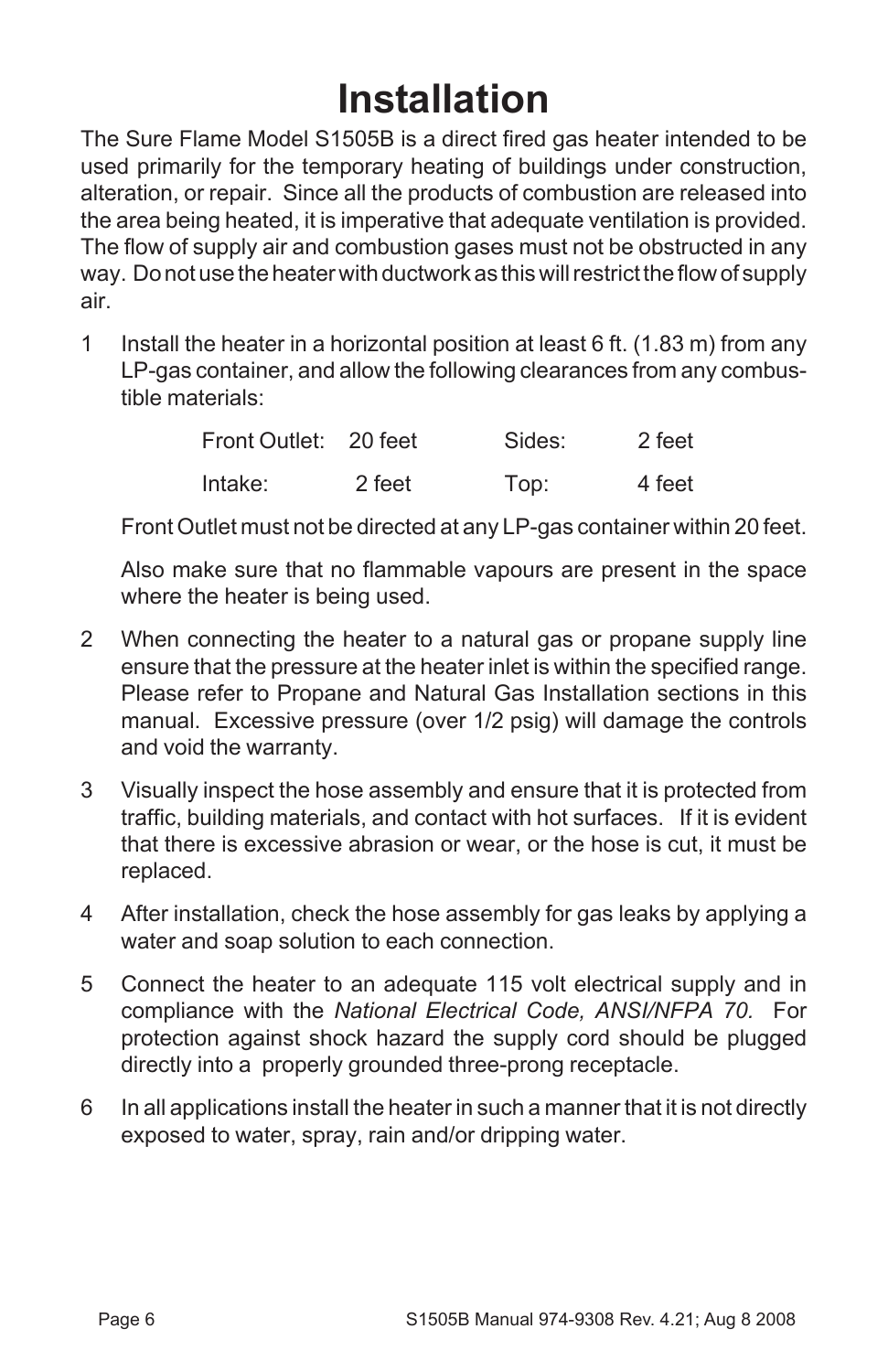### **Installation Using A Propane Supply Cylinder**

- 1 When installing the heater for use with propane gas, set the gas selector valve to "Propane" and lock in position.
- 2 The supply container MUST be equipped with an LP Gas Regulator that complies with ANSI/UL 144 Standard for Pressure Regulating Valves for LP-Gas. Another regulator must be installed in the heater to reduce the pressure from this regulator down to a maximum inlet pressure of 1/2 psi.
- 3 Arrange the cylinder supply system to provide for vapour withdrawal from the operating cylinder. Supplying liquid propane to the heater is dangerous and will damage the components.
- 4 Ensure that for the surrounding temperature the size and capacity of the propane supply cylinder is adequate to provide the rated Btu/h input to the heater.
- 5 Turn off the propane supply valve at the cylinder when the heater is not in use.
- 6 The installation must conform with all local codes, or in the absence of local codes, with the Standard for the *Storage and Handling of Liquedied Petroleum Gases, ANSI/NFPA 58*.
- 7 When the heater is to be stored indoors, the propane cylinder(s) must be disconnected from the heater and the propane cylinder(s) removed from the heater and stored in accordance with the National Standard for the *Storage and Handling of Liquedied Petroleum Gases, ANSI/NFPA 58.*

### **Installation For Natural Gas Applications**

- 1 When installing the heater for use with natural gas, set the GAS SELECTOR VALVE to the "Natural" position.
- 2 A regulator must be installed on the heater to ensure that the pressure to the heater does not exceed 1/2 psi inlet pressure.
- 3 The installation of this heater to a natural gas supply must conform with all applicable local codes or, in the absence of local codes, with the *National Fuel Gas Code ANSI Z223.1/NFPA 54.*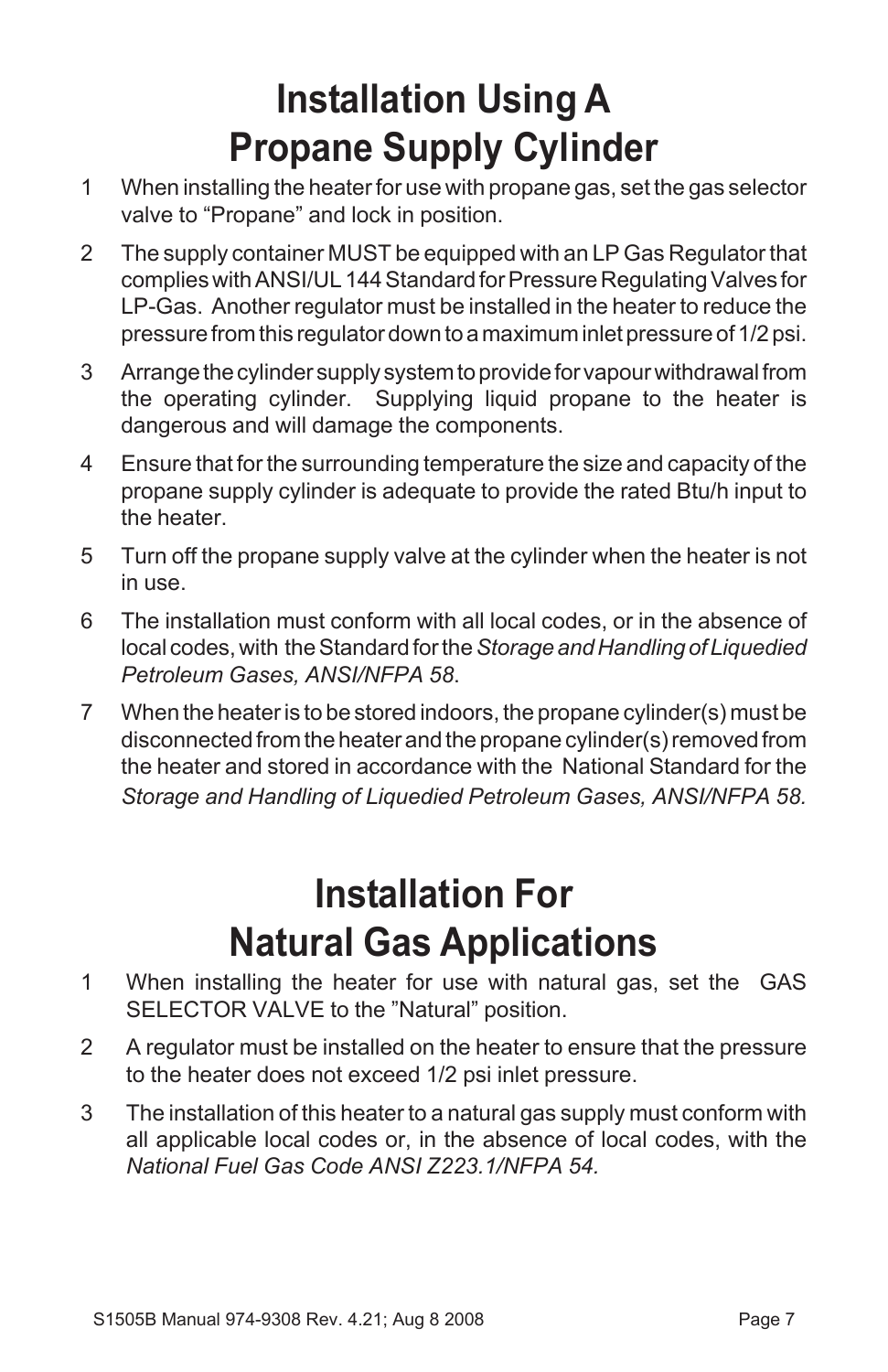## **Operating Instructions**

- 1. Set GAS SELECTOR VALVE to gas being used. The conversion shall be done by the owner or lessor of the equipment. **Warning:** When using propane gas, the GAS SELECTOR VALVE must be locked in position.
- 2. Ensure FIRING VALVE is in the "ON" position.
- 3. Connect power cord to a 115 volt supply.
- 4. Open gas supply.
- 5. Set thermostat to the desired temperature.
- 6. Push START button. After a short delay, the heater will start. Note: Heater will cycle between high flame, low flame, and off as required.
- 7. To stop: push STOP button. If heater is to remain off, disconnect power, and close gas supply.

The appliance area should be kept clear and free from combustible materials, gasoline, and other flammable vapours and liquids.

Ensure that the flow of supply air and combustion gases is not obstructed.

The installation and operation of the heater shall comply with the code requirements specified by the authorities having jurisdiction.

General criteria for the use of construction heaters may be found in the applicable sections of American National Standard A10.10-1987, Safety Requirements for Temporary and Portable Space Heating Devices and Equipment Used in the Construction Industry.

#### **THE INSTALLATION AND MAINTENANCE OF THE HEATER MUST BE ACCOMPLISHED BY A QUALIFIED SERVICE PERSON.**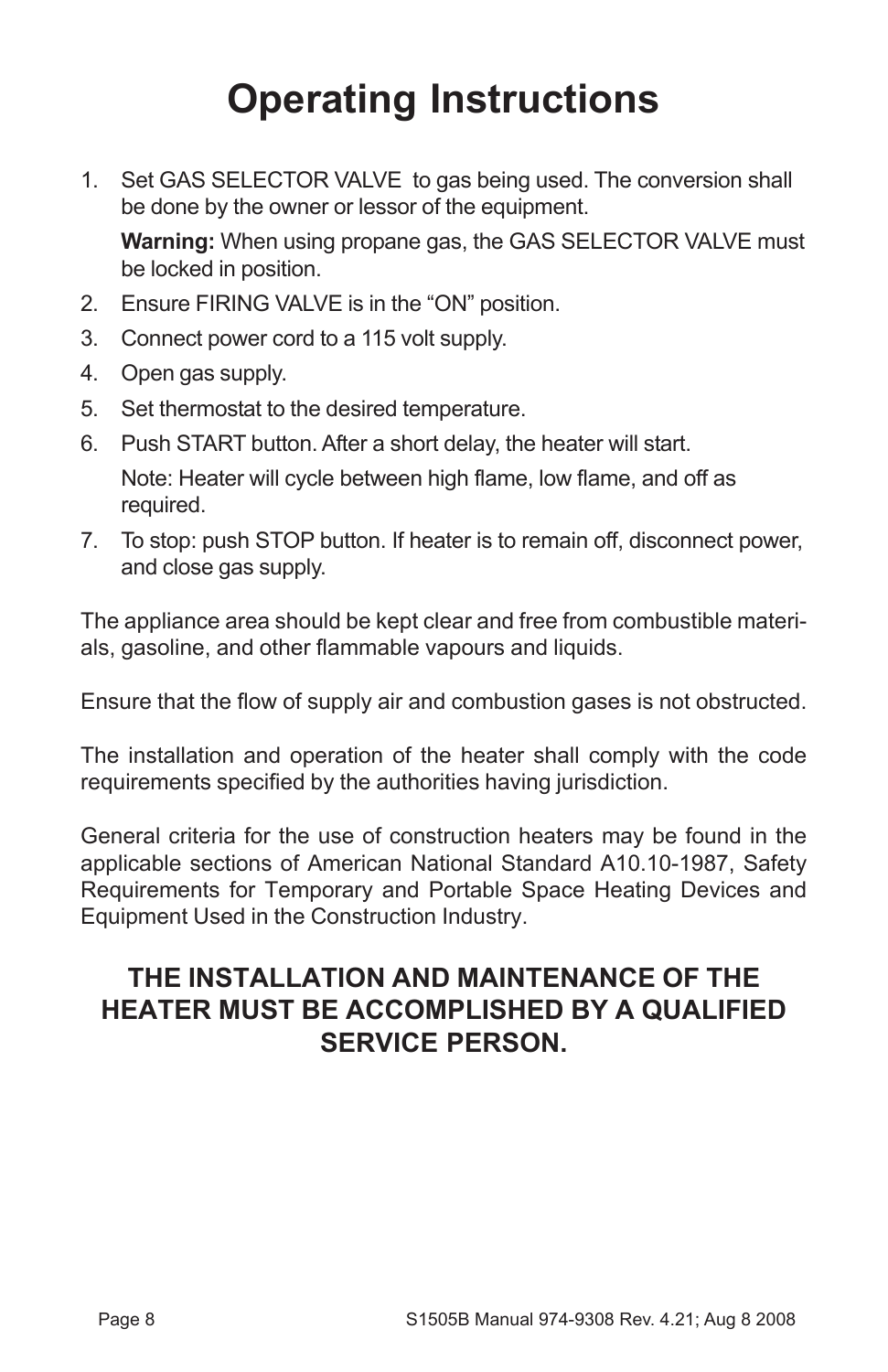## **Common Installation And Operational Problems**

1 LOW VOLTAGE

This is one of the most common problems and is usually the result of the supply cord having too small of a wire gauge for its length. Low voltage results in the motor overheating, burnt relay contacts, or a relay that will not make contact.

- 2 SUPPLY LINE TOO SMALL
- 3 INSUFFICIENT VAPORIZATION AT SUPPLY Normally caused by too small size of supply tank.
- 4 IMPROPER GAS SUPPLY PRESSURE Usually a result of supply pressure being too high because of improper or lack of regulation.
- 5 DIRTY GAS SUPPLY Dirty gas can cause strainers to plug or form a build-up in the burner orifice.
- 6 LACK OF PREVENTATIVE MAINTENANCE Heaters must be cleaned as required, especially when used in a dirty environment.
- 7 IMPROPER SUPPLY OF FRESH AIR It is normally recommended that the intake air of the heater be taken from outside the enclosed area. This provides a slight pressurization and prevents any problems associated with recirculation.

## **Safety Controls**

Servicing of Sure Flame Construction Heaters normally involves one of several built-in safety features. The Model S1505B incorporates devices to detect the following:

| 1 LOSS OF FLAME      | Gas supply is shut off if flame is lost to<br>prevent raw gas from leaving the heater.                                        |
|----------------------|-------------------------------------------------------------------------------------------------------------------------------|
| 2 OVERHEATING        | (a) Thermal overload protection in the mo-<br>tor.<br>High temperature limit switch in the<br>(b)                             |
|                      | combustion chamber.                                                                                                           |
| 3 LOSS OF POWER      | Total shutdown with manual reset required.<br>Any one of the safety devices will create a                                     |
|                      | loss of power situation.                                                                                                      |
| 4 BLOCKED AIR SUPPLY | A switch detects the differential pressure in<br>the combustion chamber and shuts down<br>when insufficient.                  |
| 5 LOW INLET PRESSURE | A pressure switch monitors the gas inlet and<br>closes the safety shut-off valve if pressure<br>drops below the preset limit. |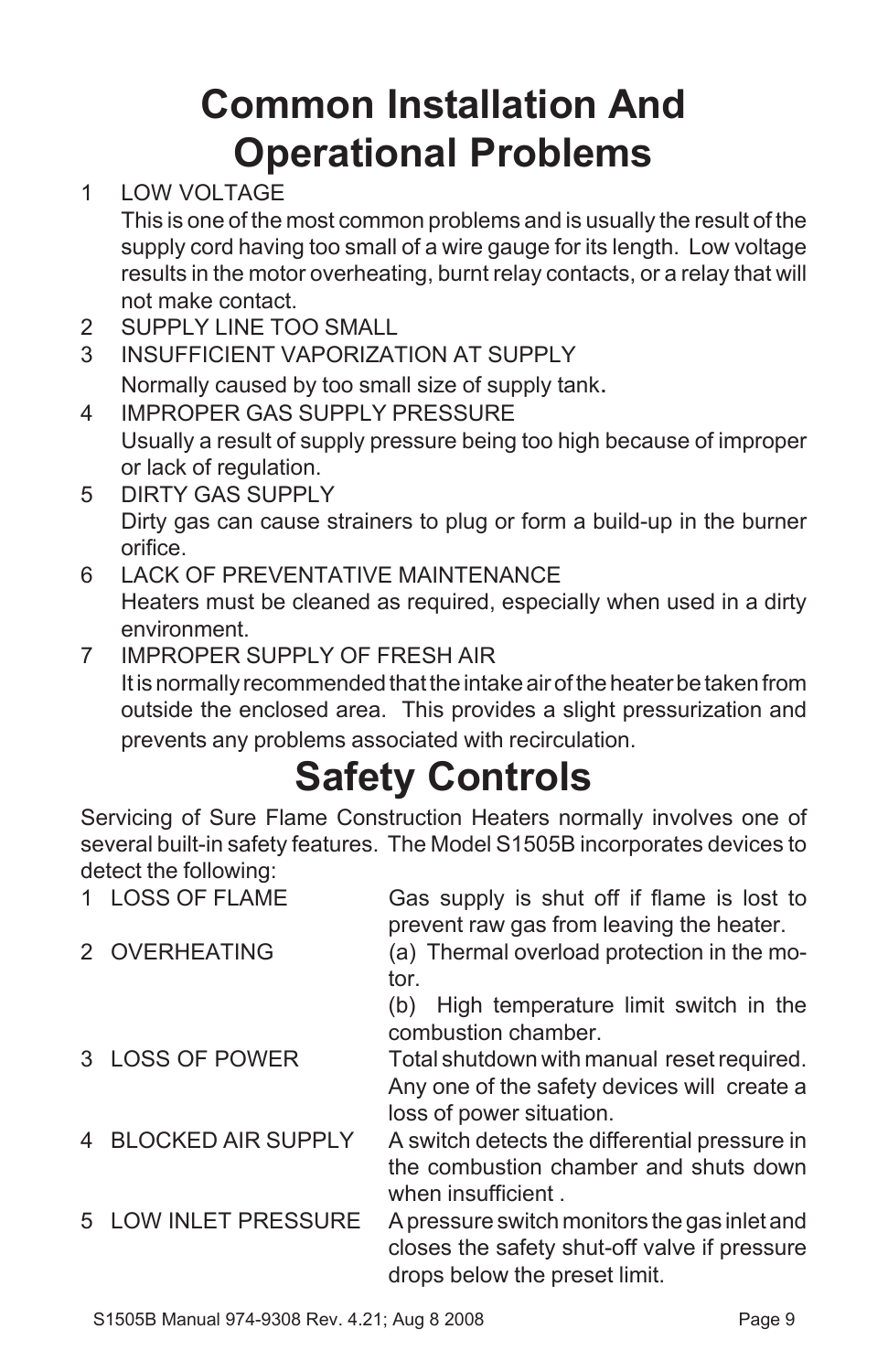#### **Safety Features**:

#### 1 LOCKING POSITION FOR LPG ON GAS SELECTOR LEVER

Units used with LPG while the gas selector valve is positioned for Natural Gas will produce significantly more heat than the rated Btu/h. This is definitely a safety hazard.

2 LOW SKIN TEMPERATURE

Sure Flame Heaters are designed to have a low skin temperature. This provides added safety in the workplace.

3 DURABLE CONSTRUCTION

The Model S1505B uses a stainless steel burner for long life and consistent performance.

In order to maintain the highly efficient combustion of the Sure Flame Heater, the combustion chamber must remain as manufactured. Any change or distortion could alter the fuel/air mixture and create hazardous gases.

#### **On-Site Hazards**

1 SHORTING OUT OF DEFECTIVE COMPONENTS

This is a very common problem which saves short term expense at the risk of a large future cost. Any heaters found in this condition should be removed immediately.

2 IMPROPER ENCLOSURES

When heaters are installed partially to the outside for fresh air intake, strict adherence must be made to the minimum clearance to combustibles given on the instruction plate. Wood framing around a heater is a hazard and should not be used.

3 SUPPLYING LIQUID PROPANE TO HEATER

This problem has occurred from time to time. To minimize the damage, shut off the gas supply and let the heater run until all of the liquid in the lines has been burnt.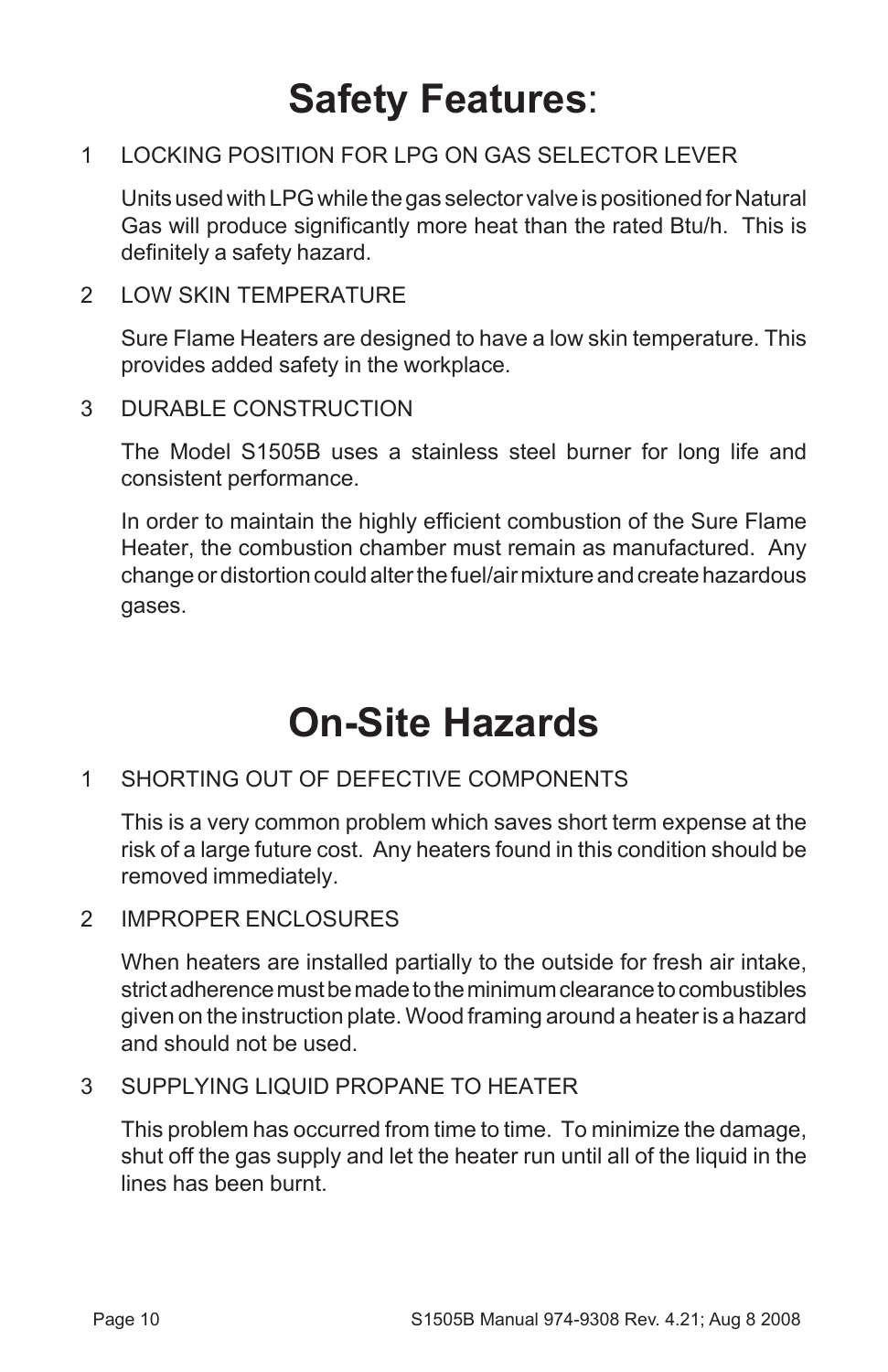#### **Preventive Maintenance**

Sure Flame Construction Heaters are built to withstand the rigours of operating on construction sites, mining applications, and a multitude of other locations where heaters are used. To maintain the reliable performance it is necessary to perform regular maintenance.

#### A VISUAL CHECKS

The following items should be checked for excessive wear or damage:

- 1) Wheels
- 2) Cords and Connectors
- 3) Wiring and Conduit
- 4) Heater Shell (including heat shield) and Control Box

#### B BURNER Flame Rod and Insulator - Clean with soap and water or solvent on a routine basis. Any build up on burner should also be removed at this time. Ground Wire - Ensure that the ground wire is secured to the burner. This is necessary for the flame detection system to operate. Spark Plug - Clean with solvent and check spark gap.

C FLAME SAFEGUARD CONTROL

The Fenwall Control can be cleaned using compressed air or alcohol. Do not use any other liquid or aerosol spray cleaners.

In areas of high humidity, the control should be removed and placed in a dry atmosphere when the heater is expected to be out of service for an extended time.

It is recommended that units purchased as spares be rotated periodically, so that each unit will be placed in operation at least once every 90 days.

- D MOTOR Motors equipped with oil cups should require only a few drops of clean, light machine oil every year. Motors not equipped with oil cups are fitted with sealed bearings and no oiling is required.
- E FAN Check for dust or dirt build up on fan blades. Check the tightness of the set screw and run the heater to check for fan vibration.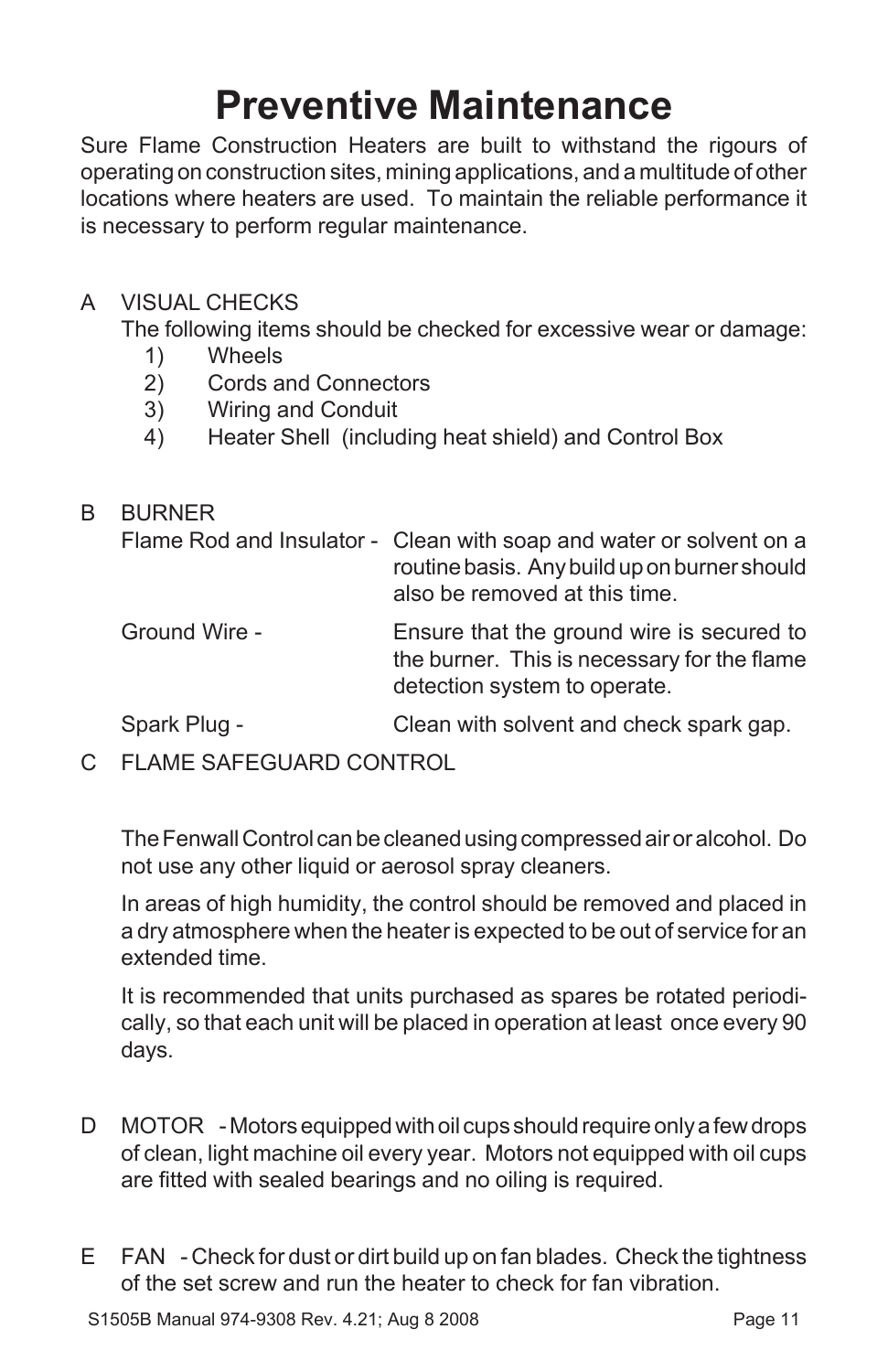#### **Troubleshooting**

The troubleshooting section has been divided in to six tables. Choose the appropriate table from the list below:

- Chart A Heater does not start, fan does not start
- Chart B Heater does not start, fan starts, no spark, no flame
- Chart C Heater does not start, fan starts, spark, no flame
- Chart D Heater starts, flame lights but goes out after a few seconds
- Chart E Heater starts, but fails during operation
- Chart F Other problems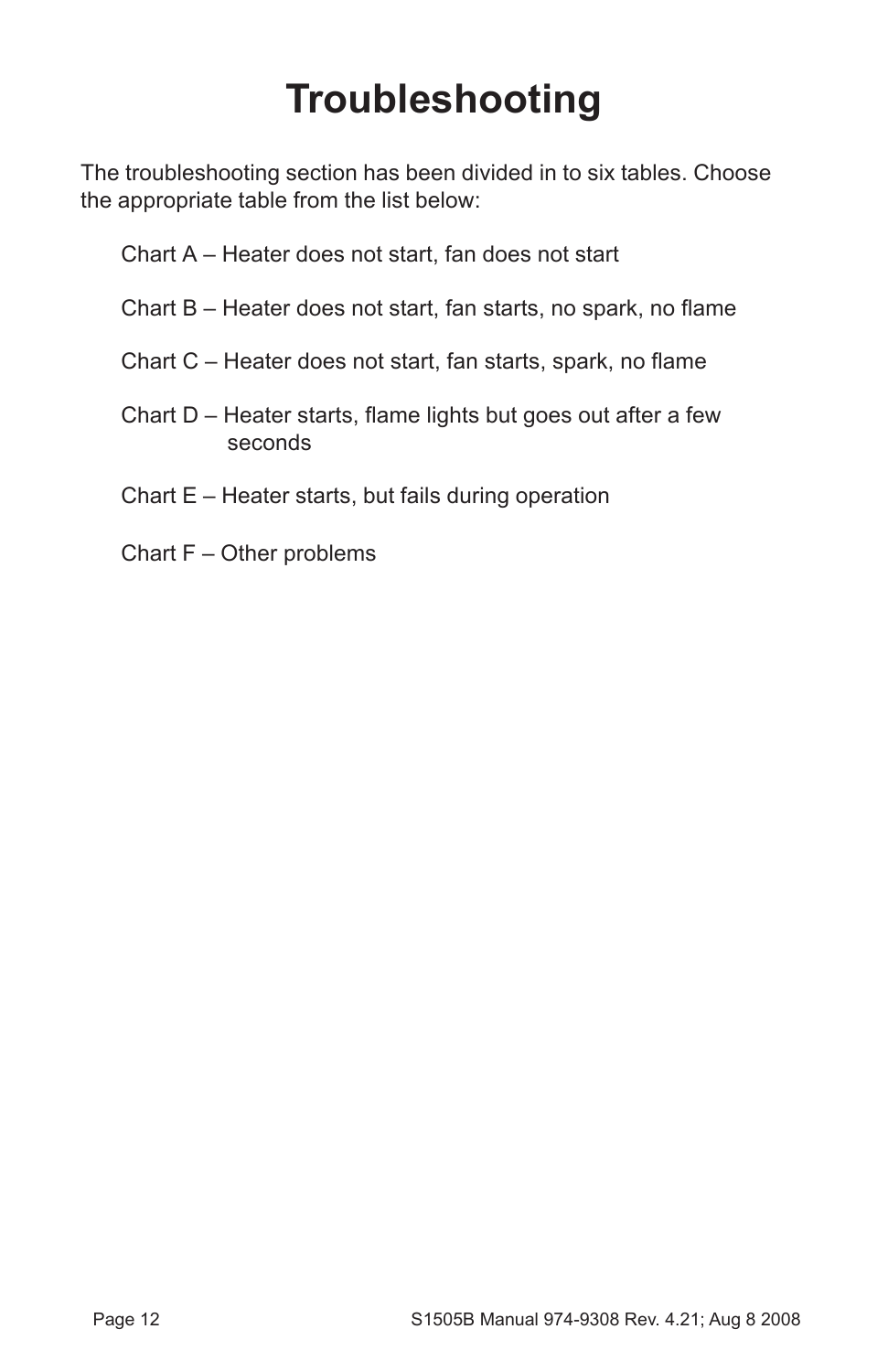|                                                       | <b>CED</b><br>Flame Control       | ₹                             | t                                 |                         | ð                                                                                                                     | ៉ិ                                 | t                                                                                                                                                          | t                                | đ                                     |                                      |                                                                                                                                                                                                                                                                                                                                                                                                                                                          |               | t                                                                                             |                         |
|-------------------------------------------------------|-----------------------------------|-------------------------------|-----------------------------------|-------------------------|-----------------------------------------------------------------------------------------------------------------------|------------------------------------|------------------------------------------------------------------------------------------------------------------------------------------------------------|----------------------------------|---------------------------------------|--------------------------------------|----------------------------------------------------------------------------------------------------------------------------------------------------------------------------------------------------------------------------------------------------------------------------------------------------------------------------------------------------------------------------------------------------------------------------------------------------------|---------------|-----------------------------------------------------------------------------------------------|-------------------------|
|                                                       | 12                                | ₹                             | đ                                 |                         |                                                                                                                       | ₹                                  | ð                                                                                                                                                          | ₹                                | đ                                     | ð                                    | ЪP                                                                                                                                                                                                                                                                                                                                                                                                                                                       | ð             | ŧ                                                                                             | ₹                       |
|                                                       | $\frac{8}{1}$                     | ₩                             | ₩                                 |                         | ₩                                                                                                                     | ₩                                  | ₩                                                                                                                                                          | ₩                                | F                                     | đ                                    | РP                                                                                                                                                                                                                                                                                                                                                                                                                                                       | đ             | ₩                                                                                             | ₹                       |
| Indicators Inside Control Box                         | ב                                 | ₹                             | ₩                                 |                         | ₩                                                                                                                     | ₩                                  | ₩                                                                                                                                                          | ₩                                | ₩                                     | ₩                                    | РP                                                                                                                                                                                                                                                                                                                                                                                                                                                       | đ             |                                                                                               | đ                       |
|                                                       | ڡ                                 | đ                             | ₩                                 |                         | ₩                                                                                                                     | ₩                                  | ₩                                                                                                                                                          | ₹                                | đ                                     | đ                                    | $\mathsf{S}% _{T}=\mathsf{S}_{T}\!\left( a,b\right) ,\mathsf{S}_{T}=\mathsf{S}_{T}\!\left( a,b\right) ,\mathsf{S}_{T}=\mathsf{S}_{T}\!\left( a,b\right) ,\mathsf{S}_{T}=\mathsf{S}_{T}\!\left( a,b\right) ,\mathsf{S}_{T}=\mathsf{S}_{T}\!\left( a,b\right) ,\mathsf{S}_{T}=\mathsf{S}_{T}\!\left( a,b\right) ,\mathsf{S}_{T}=\mathsf{S}_{T}\!\left( a,b\right) ,\mathsf{S}_{T}=\mathsf{S}_{T}\!\left( a,b\right) ,\mathsf{S}_{T}=\mathsf{S}_{T}\!\left$ | $\mathsf{S}$  |                                                                                               | ₹                       |
|                                                       | ₫                                 | ₩                             | δ                                 |                         | S                                                                                                                     | δ                                  | S                                                                                                                                                          | g                                | $\epsilon$                            | S                                    | S                                                                                                                                                                                                                                                                                                                                                                                                                                                        | g             | g                                                                                             | δ                       |
|                                                       | <b>JUBIT Z</b><br>∋psi2 tsteomenT | ₩                             | ₩                                 |                         | đ                                                                                                                     | ₹                                  |                                                                                                                                                            | ı                                | ٠                                     | ı                                    | ı                                                                                                                                                                                                                                                                                                                                                                                                                                                        | ı             |                                                                                               | t                       |
| Box                                                   | 1 Light<br>Fhermostat Stage       | ₩                             | ₩                                 |                         | ₩                                                                                                                     | ₩                                  |                                                                                                                                                            |                                  | g                                     | 5                                    | 5                                                                                                                                                                                                                                                                                                                                                                                                                                                        | 5             | 5                                                                                             | ı,                      |
|                                                       | Light<br>Thermostat Power         | ₹                             | ₩                                 |                         | ₹                                                                                                                     | ₹                                  |                                                                                                                                                            | δ                                | δ                                     | $\overline{5}$                       | δ                                                                                                                                                                                                                                                                                                                                                                                                                                                        | 5             | δ                                                                                             | $\overline{5}$          |
| Indicators Outside Control                            | Red Stop Switch                   | ₹                             | ₩                                 |                         | ₹                                                                                                                     | ₩                                  | đ                                                                                                                                                          | ₩                                | ₩                                     | δ                                    | δ                                                                                                                                                                                                                                                                                                                                                                                                                                                        | δ             | δ                                                                                             | δ                       |
|                                                       | Green Start Switch                | đ                             | ₹                                 |                         | $\widetilde{\vec{5}}$                                                                                                 | $\overline{5}$                     | $\mathsf{S}% _{T}=\mathsf{S}_{T}\!\left( a,b\right) ,\mathsf{S}_{T}=\mathsf{S}_{T}\!\left( a,b\right) ,\mathsf{S}_{T}=\mathsf{S}_{T}\!\left( a,b\right) ,$ | $\mathsf{S}% _{T}$               | $\mathsf{S}$                          | $\mathsf{S}$                         | $\mathsf{S}$                                                                                                                                                                                                                                                                                                                                                                                                                                             | $\mathsf{S}$  | δ                                                                                             | $\overline{5}$          |
| does not start, fan does not start<br>Possible Causes |                                   | No electrical supply          | Stop switch fails open            | Start switch fails open | Fuse failure                                                                                                          | Reset switch fails open            | fails open<br>Thermostat stage 1                                                                                                                           | Flame control failure - Power in | Flame control failure - Thermostat in | Flame control failure - Motor out    | Motor relay fails open                                                                                                                                                                                                                                                                                                                                                                                                                                   | Motor failure | many items on circuit). Motor relay may<br>Low Voltage (long extension cord or too<br>chatter | Air switch fails closed |
| <b>Chart A - Heater</b><br>Symptom                    |                                   | pot<br>Green start light does | witch is<br>come on when start sy | pressed.                | when released. L12 flashes<br>when pressed, but goes off<br>when start switch released.<br>Green start light comes on | but red<br>Green start light is on | during<br>stop light remains off                                                                                                                           | attempts to start.               |                                       | red stop<br>Green start light is on, | attempts<br>light comes on during                                                                                                                                                                                                                                                                                                                                                                                                                        | to start      |                                                                                               |                         |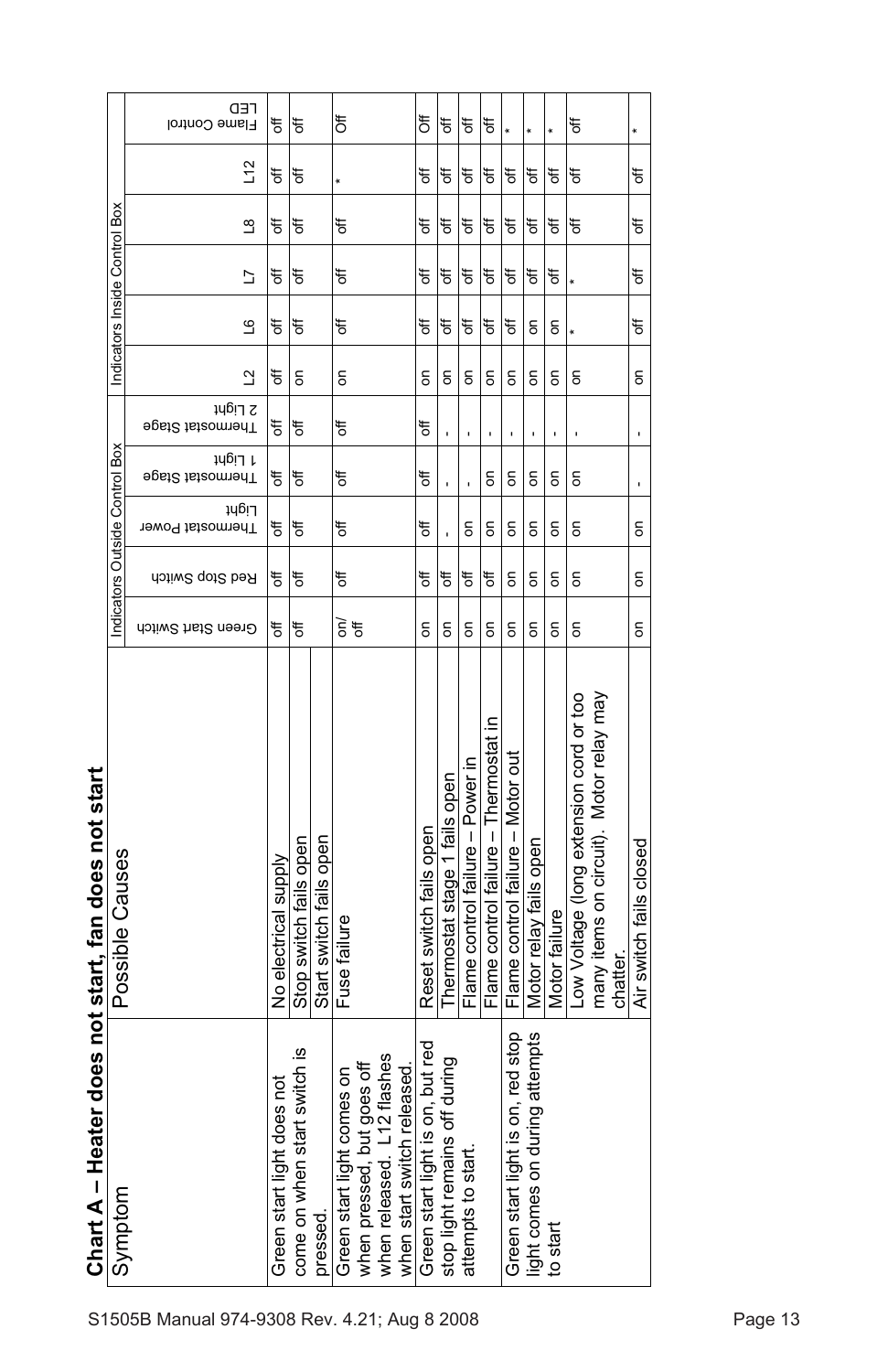|                                                                   | <b>CED</b><br>Flame Control |                                           |                                  |                          |                                       |                          |                                  |                                |                                          |                         |                           |                                    |                                          |                      |                                         |                                                  | ***                               |                                  |                                         |                         |
|-------------------------------------------------------------------|-----------------------------|-------------------------------------------|----------------------------------|--------------------------|---------------------------------------|--------------------------|----------------------------------|--------------------------------|------------------------------------------|-------------------------|---------------------------|------------------------------------|------------------------------------------|----------------------|-----------------------------------------|--------------------------------------------------|-----------------------------------|----------------------------------|-----------------------------------------|-------------------------|
|                                                                   | 12                          | ₹                                         | ₹                                |                          |                                       |                          | ₹                                |                                |                                          |                         |                           |                                    |                                          |                      |                                         | ₩                                                | đ                                 |                                  |                                         |                         |
|                                                                   | $\frac{8}{1}$               | ₩                                         | ₹                                |                          |                                       |                          | ₹                                |                                |                                          |                         |                           |                                    |                                          |                      | ₩                                       | $\widetilde{\varepsilon}$ $\sharp$               |                                   |                                  |                                         |                         |
| Indicators Inside Control Box                                     | Ľ                           | ₹                                         | ₹                                |                          |                                       |                          | ₩                                |                                |                                          |                         |                           |                                    |                                          |                      |                                         | g                                                | $\overline{5}$                    |                                  |                                         |                         |
|                                                                   | ٯ                           | δ                                         | S                                |                          |                                       |                          | g                                |                                |                                          |                         |                           |                                    |                                          |                      |                                         | $\epsilon$                                       | $\overline{5}$                    |                                  |                                         |                         |
|                                                                   | ₫                           | δ                                         | g                                |                          |                                       |                          | g                                |                                |                                          |                         |                           |                                    |                                          |                      |                                         | g                                                | $\overline{5}$                    |                                  |                                         |                         |
|                                                                   | 2 Light<br>∋psi2 tsteomnenT |                                           | 1                                |                          |                                       |                          |                                  |                                |                                          |                         |                           |                                    |                                          |                      |                                         |                                                  | t                                 |                                  |                                         |                         |
|                                                                   | 1 Light<br>Fhermostat Stage | g                                         | g                                |                          |                                       |                          | g                                |                                |                                          |                         |                           |                                    |                                          |                      |                                         | g                                                | δ                                 |                                  |                                         |                         |
|                                                                   | Light<br>Thermostat Power   | δ                                         | δ                                |                          |                                       |                          | δ                                |                                |                                          |                         |                           |                                    |                                          |                      |                                         | $\mathsf{S}$                                     | δ                                 |                                  |                                         |                         |
| ndicators Outside Control Box                                     | Red Stop Switch             | 5                                         | S                                |                          |                                       |                          | 5                                |                                |                                          |                         |                           |                                    |                                          |                      |                                         | δ                                                | $\overline{5}$                    |                                  |                                         |                         |
|                                                                   | Green Start Switch          | δ                                         | δ                                |                          |                                       |                          | $\overline{5}$                   |                                |                                          |                         |                           |                                    |                                          |                      |                                         | $\overline{5}$                                   | δ                                 |                                  |                                         |                         |
| does not start, fan starts, no spark, no flame<br>Possible Causes |                             | Motor wired incorrectly                   | Air tubes set in wrong position  | Air switch fails open    | Air switch set to too high a pressure | Air tubes plugged        | Strainer plugged or dirty        | Gas pressure switch fails open | Too small of a hose, too long of a hose, | blocked hose            | Too low of inlet pressure | Second stage regulator set too low | Propane tank too small to vapourize fast | enough, tank freezes | Upstream regulators installed backwards | Flame control failure - Air in                   | Flame control failure - spark out | Spark plug fails                 | Flame rod and spark plug wires reversed | Spark plug wire damaged |
| Chart B - Heater<br>Symptom                                       |                             | Air blowing through heater in<br>reverse. | outlet.<br>No gas odor at heater | L7 light is off. Voltage | is 120V<br>between N2 and L15         | during attempt to start. | outlet.<br>No gas odor at heater | L7 light is off. Voltage       | $\frac{8}{3}$<br>between N2 and L15      | during attempt to start |                           |                                    |                                          |                      |                                         | outlet<br>No gas odor at heater<br>7 light is on | Gas odor at heater outlet.        | light on. L8 light on, then off. |                                         |                         |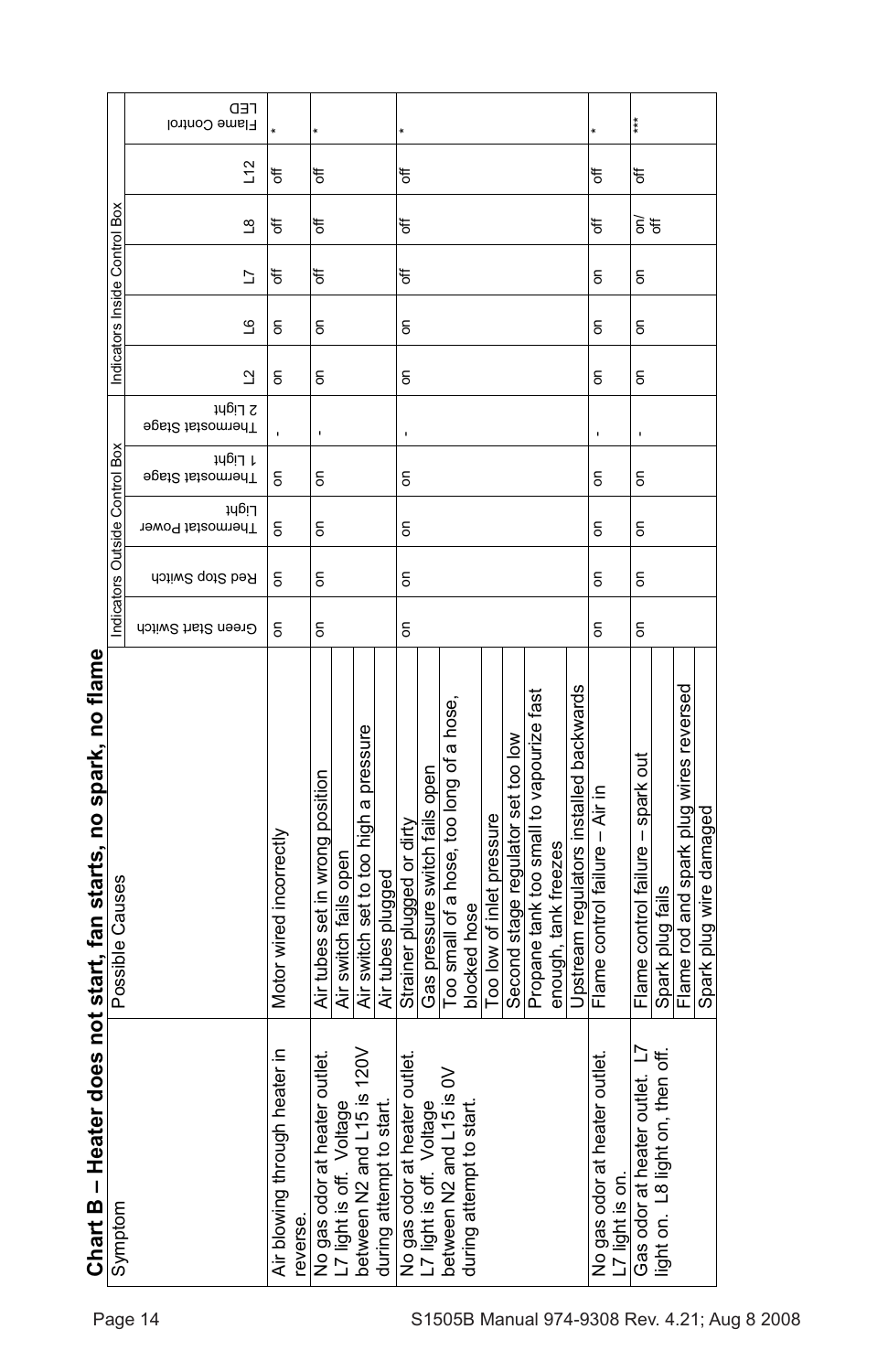|                               | <b>CED</b><br>Flame Control | $***$                                                                                                                 | ***                                                                                                                                              | $* *$ |                                    |                             |                                          |                                                                                | ***                                                  |                     |                                       |                                  |                                          |                                              |                                     |
|-------------------------------|-----------------------------|-----------------------------------------------------------------------------------------------------------------------|--------------------------------------------------------------------------------------------------------------------------------------------------|-------|------------------------------------|-----------------------------|------------------------------------------|--------------------------------------------------------------------------------|------------------------------------------------------|---------------------|---------------------------------------|----------------------------------|------------------------------------------|----------------------------------------------|-------------------------------------|
|                               | L12                         | đ                                                                                                                     | ₩                                                                                                                                                | ₩     |                                    |                             | ₩                                        |                                                                                |                                                      |                     |                                       |                                  |                                          |                                              |                                     |
|                               | $\overline{\mathbf{S}}$     | ₹                                                                                                                     | đ                                                                                                                                                |       | $\widetilde{\varepsilon}$ $\sharp$ |                             |                                          |                                                                                | $\widetilde{\varepsilon}$ $\sharp$                   |                     |                                       |                                  |                                          |                                              |                                     |
| Indicators Inside Control Box | 5                           | g                                                                                                                     | g                                                                                                                                                |       | $\overline{5}$                     |                             |                                          |                                                                                | $\overline{5}$                                       |                     |                                       |                                  |                                          |                                              |                                     |
|                               | ڡ                           | g                                                                                                                     | g                                                                                                                                                |       | δ                                  |                             |                                          |                                                                                | δ                                                    |                     |                                       |                                  |                                          |                                              |                                     |
|                               | ₫                           | $\overline{5}$                                                                                                        | $\overline{5}$                                                                                                                                   |       | $\overline{5}$                     |                             |                                          |                                                                                | $\overline{5}$                                       |                     |                                       |                                  |                                          |                                              |                                     |
|                               | 2 Light<br>∋psi2 tsteomnenT |                                                                                                                       | ı                                                                                                                                                |       |                                    |                             |                                          |                                                                                | J.                                                   |                     |                                       |                                  |                                          |                                              |                                     |
|                               | 1 Light<br>Fhermostat Stage | g                                                                                                                     | δ                                                                                                                                                |       | $\overline{5}$                     |                             |                                          |                                                                                | $\overline{5}$                                       |                     |                                       |                                  |                                          |                                              |                                     |
| ndicators Outside Control Box | Light<br>Thermostat Power   | δ                                                                                                                     | δ                                                                                                                                                |       | $\mathsf{S}$                       |                             |                                          |                                                                                | δ                                                    |                     |                                       |                                  |                                          |                                              |                                     |
|                               | Red Stop Switch             | ۵                                                                                                                     | δ                                                                                                                                                |       | $\overline{5}$                     |                             |                                          |                                                                                | $\overline{5}$                                       |                     |                                       |                                  |                                          |                                              |                                     |
|                               | Green Start Switch          | δ                                                                                                                     | δ                                                                                                                                                |       |                                    |                             |                                          |                                                                                | $\overline{5}$                                       |                     |                                       |                                  |                                          |                                              |                                     |
| Possible Causes               |                             | Limit switch fails open                                                                                               | Flame control failure                                                                                                                            |       | Manual valve closed                | Solenoid valve fails closed | Too high of inlet pressure. Second stage | regulator set too high. (This may cause the<br>2-stage regulator to be damaged | Gas pressure switch failed closed and inlet          | pressure low        | 2-stage regulator installed backwards | Burner orifices plugged or dirty | Spark plug gap too large (weak spark) or | Gap should be set to 1/8 inch.<br>too small. | Low flame regulator setting too low |
| Symptom                       |                             | between N2 and L17 is 120V<br>outlet.<br>L8 light is off. Voltage<br>during attempt to start<br>No gas odor at heater | attempt<br>flame<br>outlet.<br>No gas odor at heater<br>L8 light is off. Voltage<br>between V1 and V2 or<br>controller is 0V during<br>to start. |       | outlet.<br>No gas odor at heater   | L8 light is on, then off    |                                          |                                                                                | $\frac{8}{1}$<br>$\vec{e}$<br>Gas odor at heater out | light on, then off. |                                       |                                  |                                          |                                              |                                     |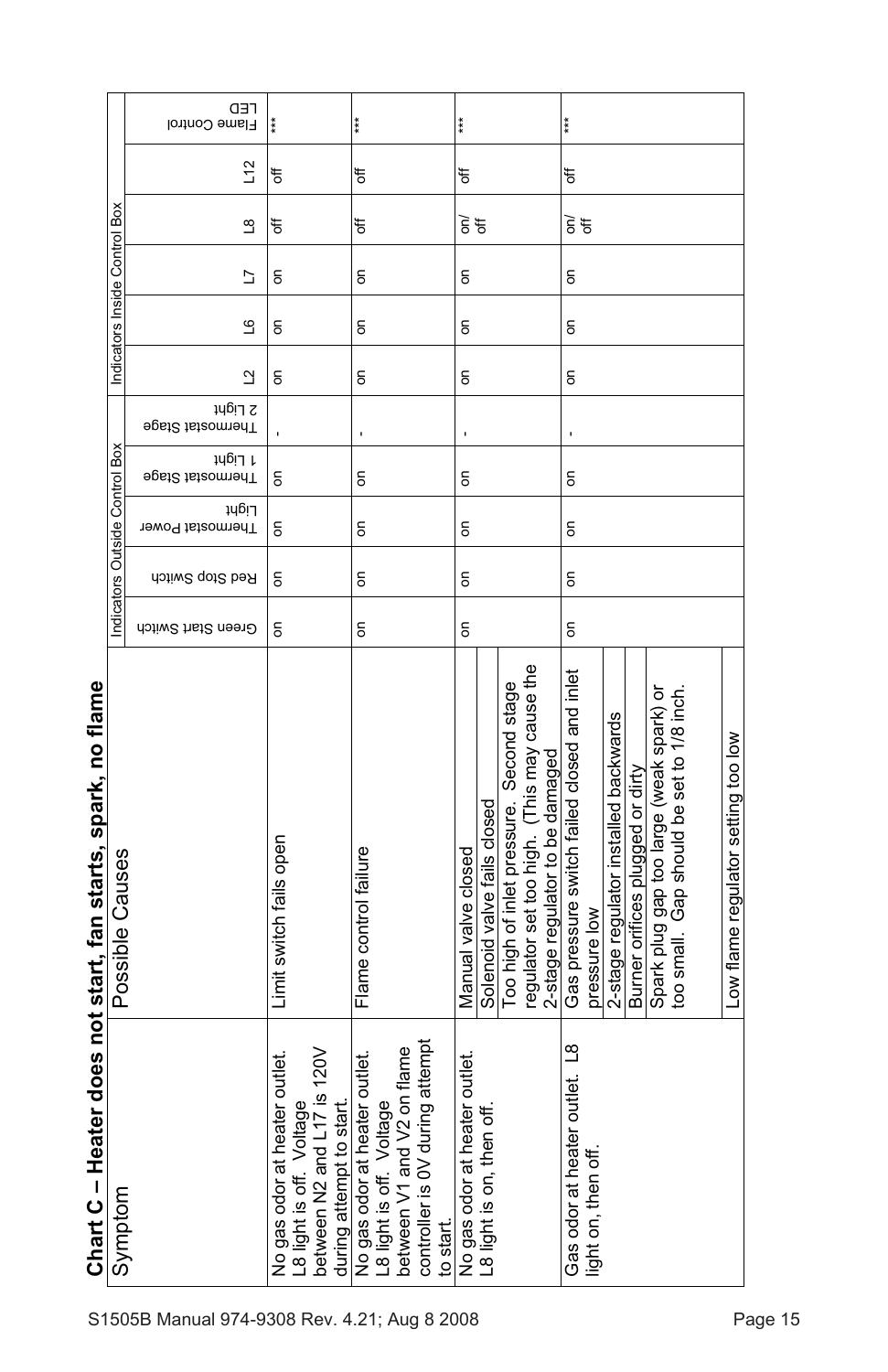|                                                                        |                                | <b>CED</b><br>Flame Control        | ***                                                                                                                                                                                                                        | ***                                                    |                                 |                     |                                              |
|------------------------------------------------------------------------|--------------------------------|------------------------------------|----------------------------------------------------------------------------------------------------------------------------------------------------------------------------------------------------------------------------|--------------------------------------------------------|---------------------------------|---------------------|----------------------------------------------|
|                                                                        |                                | $\frac{1}{2}$                      | ₩                                                                                                                                                                                                                          | đ                                                      |                                 |                     |                                              |
|                                                                        | Box                            | $\frac{8}{1}$                      | $\widetilde{\vec{5}}$ $\approx$                                                                                                                                                                                            | $\widetilde{\vec{5}}$ $\approx$                        |                                 |                     |                                              |
|                                                                        |                                | Ľ                                  | $\mathsf{S}% _{T}=\mathsf{S}_{T}\!\left( a,b\right) ,\mathsf{S}_{T}=\mathsf{S}_{T}\!\left( a,b\right) ,\mathsf{S}_{T}=\mathsf{S}_{T}\!\left( a,b\right) ,$                                                                 | S                                                      |                                 |                     |                                              |
|                                                                        | Indicators Inside Control      | ڡ                                  | $\overline{5}$                                                                                                                                                                                                             | $\mathsf{S}$                                           |                                 |                     |                                              |
|                                                                        |                                | ₫                                  | $\mathsf{S}$                                                                                                                                                                                                               | ã                                                      |                                 |                     |                                              |
|                                                                        |                                | 2 Light<br><b>Fhermostat Stage</b> |                                                                                                                                                                                                                            |                                                        |                                 |                     |                                              |
|                                                                        |                                | 14617 L<br><b>Fhermostal Stage</b> | $\epsilon$                                                                                                                                                                                                                 | S                                                      |                                 |                     |                                              |
|                                                                        | Indicators Outside Control Box | Light<br>Thermostat Power          | $\mathsf{S}$                                                                                                                                                                                                               | $\mathsf{S}$                                           |                                 |                     |                                              |
|                                                                        |                                | Red Stop Switch                    | $\overline{5}$                                                                                                                                                                                                             | $\mathsf{S}$                                           |                                 |                     |                                              |
|                                                                        |                                | Green Start Switch                 | 5                                                                                                                                                                                                                          | $\mathsf{S}$                                           |                                 |                     |                                              |
| Chart D – Heater starts, flame lights but goes out after a few seconds | Possible Causes                |                                    | Flame control failure - Flame sensing                                                                                                                                                                                      | Flame rod dirty, cracked, or otherwise<br>defective.   | Flame rod wire loose or damaged | Burner not grounded |                                              |
|                                                                        | Symptom                        |                                    | eter with<br>of the<br>heater.<br>Check reading once flame is<br>established. Reading is 1.0<br>microamperes or higher<br>terminals FC+ and FC-<br>flame controller. Start<br>Connect DC current m<br>microampere range to | less<br>than 1.0 microamperes<br>Reading from above is |                                 |                     |                                              |
|                                                                        |                                | Page 16                            |                                                                                                                                                                                                                            |                                                        |                                 |                     | S1505B Manual 974-9308 Rev. 4.21; Aug 8 2008 |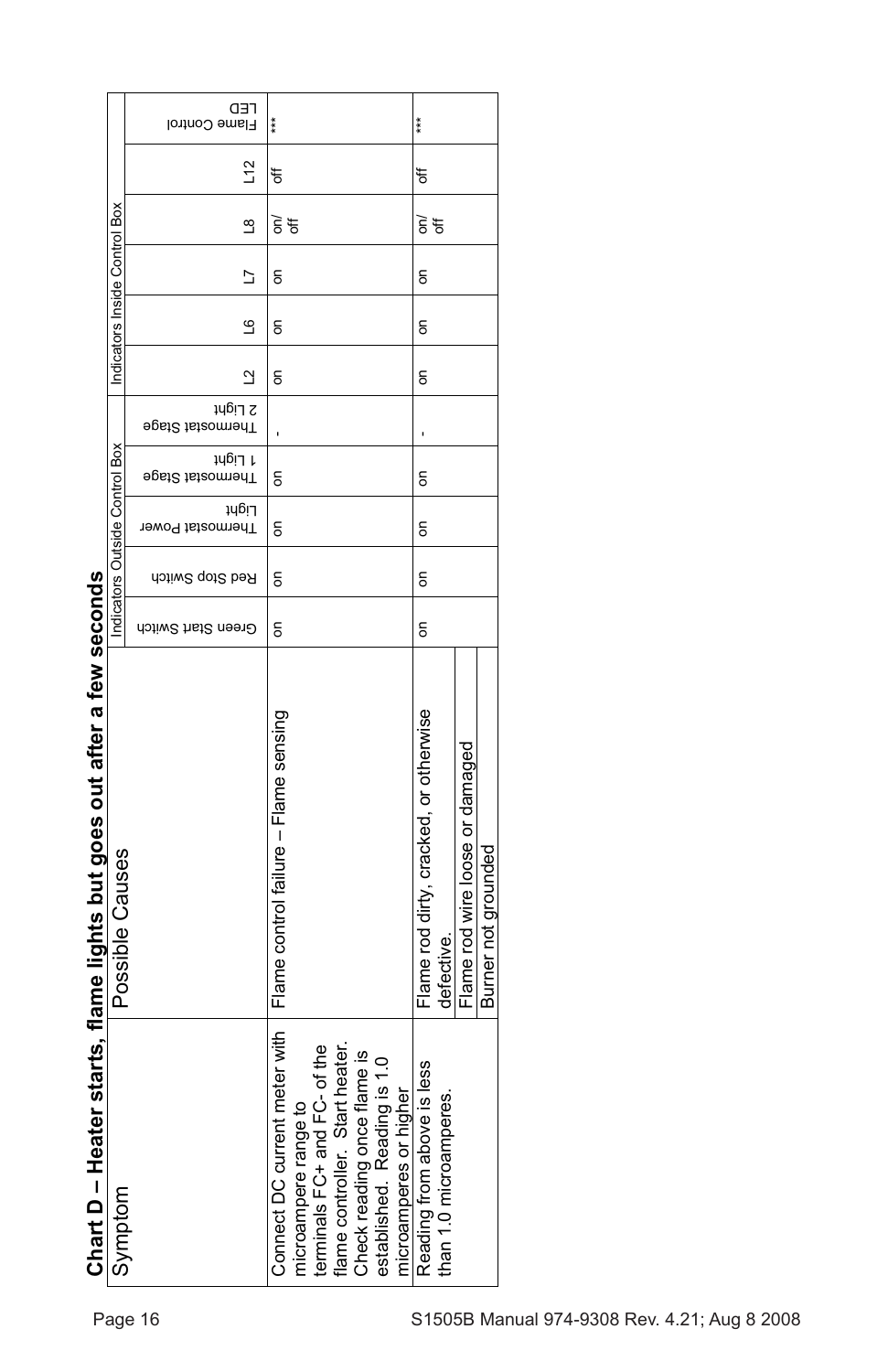|                                    |                               | <b>CED</b><br>Flame Control |                                                                                    |                                                                   |                           | ***                                                                                                                                                                                   | ***                                                               |                                                            |                            |                                     |                                                                                 |  |
|------------------------------------|-------------------------------|-----------------------------|------------------------------------------------------------------------------------|-------------------------------------------------------------------|---------------------------|---------------------------------------------------------------------------------------------------------------------------------------------------------------------------------------|-------------------------------------------------------------------|------------------------------------------------------------|----------------------------|-------------------------------------|---------------------------------------------------------------------------------|--|
|                                    |                               | 12                          | ₹                                                                                  | ₩                                                                 |                           | ₩                                                                                                                                                                                     | đ                                                                 |                                                            |                            |                                     |                                                                                 |  |
|                                    |                               | $\frac{8}{1}$               | ₹                                                                                  | ₩                                                                 |                           | ₩                                                                                                                                                                                     | đ                                                                 |                                                            |                            |                                     |                                                                                 |  |
|                                    |                               | ב                           | $\widetilde{\mathbf{5}}$ $\mathbf{\overline{5}}$                                   | ₩                                                                 |                           | $\widetilde{\varepsilon}$ ಕ                                                                                                                                                           | हें मू                                                            |                                                            |                            |                                     |                                                                                 |  |
|                                    | Indicators Inside Control Box | ്വ                          | हें मू                                                                             | δ                                                                 |                           | $\widetilde{\vec{5}}$ $\widetilde{\vec{5}}$                                                                                                                                           | $\widetilde{\epsilon}$ $\sharp$                                   |                                                            |                            |                                     |                                                                                 |  |
|                                    |                               | $\overline{a}$              | $\overline{5}$                                                                     | g                                                                 |                           | g                                                                                                                                                                                     | S                                                                 |                                                            |                            |                                     |                                                                                 |  |
|                                    |                               | 2 Light<br>∋psi2 tsteomenT  |                                                                                    | ı                                                                 |                           | g                                                                                                                                                                                     | S                                                                 |                                                            |                            |                                     |                                                                                 |  |
|                                    | Box                           | 1 Light<br>∋psi2 tsteomenT  | g                                                                                  | g                                                                 |                           | g                                                                                                                                                                                     | 6                                                                 |                                                            |                            |                                     |                                                                                 |  |
|                                    |                               | Light<br>Thermostat Power   | δ                                                                                  | δ                                                                 |                           | δ                                                                                                                                                                                     | δ                                                                 |                                                            |                            |                                     |                                                                                 |  |
|                                    | Indicators Outside Control    | Red Stop Switch             | 하                                                                                  | δ                                                                 |                           | δ                                                                                                                                                                                     | 5                                                                 |                                                            |                            |                                     |                                                                                 |  |
|                                    |                               | Green Start Switch          | δ                                                                                  | $\overline{5}$                                                    |                           | $\overline{5}$                                                                                                                                                                        |                                                                   |                                                            |                            |                                     |                                                                                 |  |
| starts, but fails during operation | Possible Causes               |                             | Low Voltage (long extension cord or too<br>many items on circuit)                  | Propane tank too small to vapourize fast<br>enough, tank freezes  | Strainer plugged or dirty | Limit switch failure - too sensitive                                                                                                                                                  | Changeover valve set to natural gas when<br>connected to propane. | Connected to liquid propane                                | Too high of inlet pressure | Second stage regulator set too high | High flame regulator setting too high                                           |  |
| Chart E - Heater                   | Symptom                       |                             | on flame<br>Normal flame length prior to<br>failure. Three flashes<br>control LED. | Single flash on<br>Smaller than normal flame<br>prior to failure. | flame control LED         | on flame<br>control LED. Immediately after<br>and L17 is 120V, between N2<br>Normal flame length prior to<br>failure, voltage between N2<br>failure. Three flashes<br>and $L16$ is OV | Longer than normal flame<br>before failure, possibly              | shooting outside of heater<br>body. Three flashes on flame |                            | control LED. Immediately after      | and L17 is 120V, between N2<br>failure, voltage between N2<br>and $L16$ is $0V$ |  |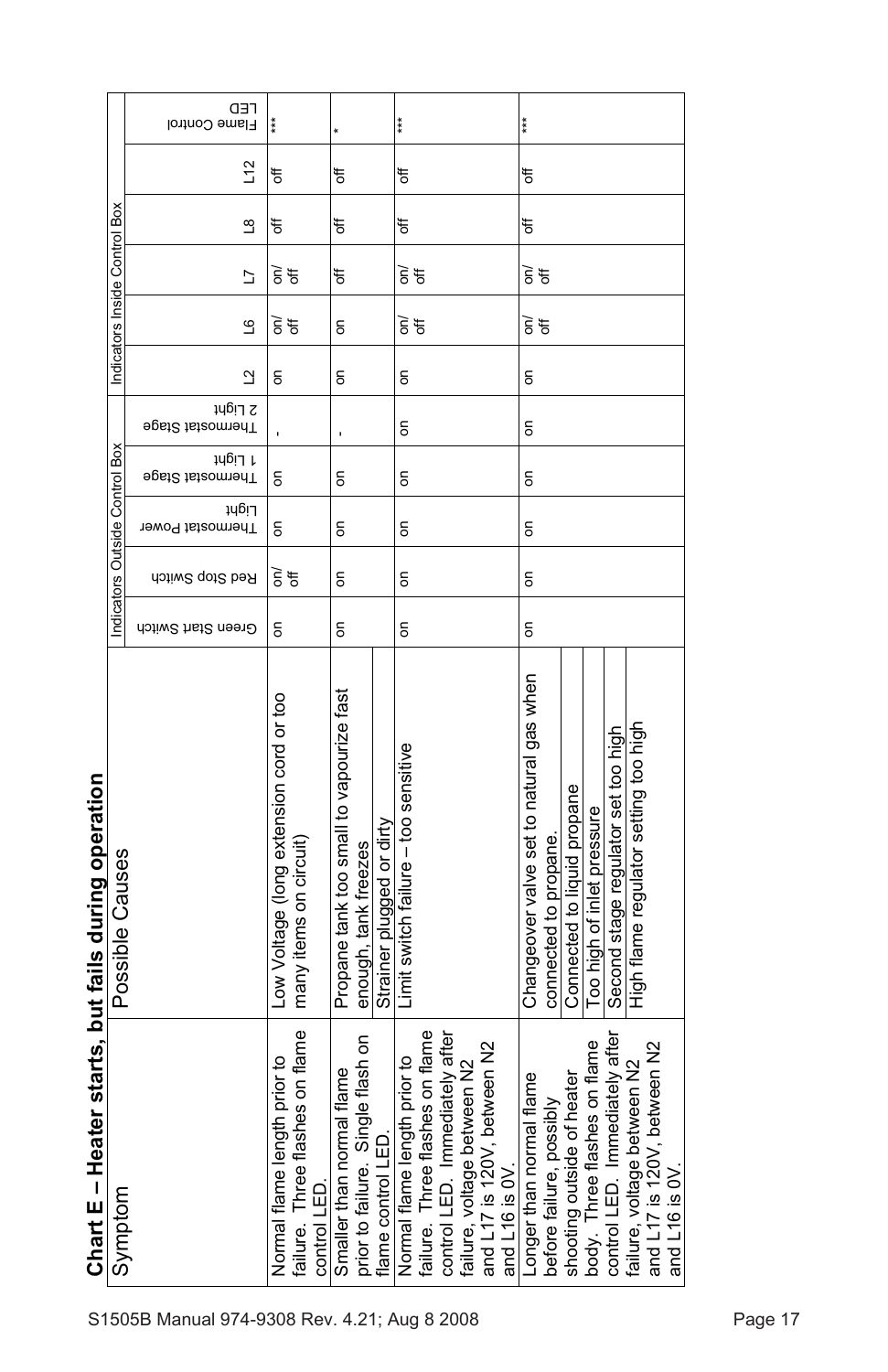|                 | <b>CED</b><br>Flame Control                                     | ₹                                          | ₹                                                                                                                      |                                                                                         | ₹                                                                                                                                                                                                                                                                                                                                                                                                                                                        | đ                                                          | t                                                                | ъ                                           | ₹                                      |                                                                                           | ı                                                                                         |
|-----------------|-----------------------------------------------------------------|--------------------------------------------|------------------------------------------------------------------------------------------------------------------------|-----------------------------------------------------------------------------------------|----------------------------------------------------------------------------------------------------------------------------------------------------------------------------------------------------------------------------------------------------------------------------------------------------------------------------------------------------------------------------------------------------------------------------------------------------------|------------------------------------------------------------|------------------------------------------------------------------|---------------------------------------------|----------------------------------------|-------------------------------------------------------------------------------------------|-------------------------------------------------------------------------------------------|
|                 | $\frac{1}{2}$                                                   | ₩                                          | ₹                                                                                                                      |                                                                                         | đ                                                                                                                                                                                                                                                                                                                                                                                                                                                        | ₹                                                          | đ                                                                | đ                                           | ₹                                      |                                                                                           |                                                                                           |
|                 | ്ട                                                              | $\mathsf{S}$                               | ₹                                                                                                                      |                                                                                         | $\overline{5}$                                                                                                                                                                                                                                                                                                                                                                                                                                           | $\overline{5}$                                             | $\overline{5}$                                                   | $\mathsf{S}$                                | g                                      |                                                                                           |                                                                                           |
|                 | ב                                                               | g                                          | ₹                                                                                                                      |                                                                                         | $\overline{5}$                                                                                                                                                                                                                                                                                                                                                                                                                                           | δ                                                          | δ                                                                | δ                                           | 6                                      |                                                                                           |                                                                                           |
|                 | ്വ                                                              | $\mathsf{S}$                               | ₹                                                                                                                      |                                                                                         | $\mathsf{S}% _{T}=\mathsf{S}_{T}\!\left( a,b\right) ,\mathsf{S}_{T}=\mathsf{S}_{T}\!\left( a,b\right) ,\mathsf{S}_{T}=\mathsf{S}_{T}\!\left( a,b\right) ,\mathsf{S}_{T}=\mathsf{S}_{T}\!\left( a,b\right) ,\mathsf{S}_{T}=\mathsf{S}_{T}\!\left( a,b\right) ,\mathsf{S}_{T}=\mathsf{S}_{T}\!\left( a,b\right) ,\mathsf{S}_{T}=\mathsf{S}_{T}\!\left( a,b\right) ,\mathsf{S}_{T}=\mathsf{S}_{T}\!\left( a,b\right) ,\mathsf{S}_{T}=\mathsf{S}_{T}\!\left$ | $\overline{5}$                                             | δ                                                                | $\mathsf{S}$                                | S                                      |                                                                                           |                                                                                           |
|                 | ₫                                                               | g                                          | δ                                                                                                                      | S                                                                                       | $\overline{5}$                                                                                                                                                                                                                                                                                                                                                                                                                                           | δ                                                          | δ                                                                | δ                                           | S                                      |                                                                                           |                                                                                           |
|                 | 2 Light<br>Fhermostat Stage                                     |                                            | ₩                                                                                                                      |                                                                                         | J.                                                                                                                                                                                                                                                                                                                                                                                                                                                       | $\overline{5}$                                             | ı                                                                |                                             | ı                                      |                                                                                           |                                                                                           |
|                 | 1 Light<br><b>Fhermostat Stage</b>                              | g                                          | ₹                                                                                                                      | ı                                                                                       | $\overline{5}$                                                                                                                                                                                                                                                                                                                                                                                                                                           | δ                                                          | δ                                                                | ı                                           | S                                      |                                                                                           | ٠                                                                                         |
|                 | Light<br>Thermostat Power                                       | $\overline{5}$                             | ₩                                                                                                                      | δ                                                                                       | $\overline{5}$                                                                                                                                                                                                                                                                                                                                                                                                                                           | δ                                                          | δ                                                                | $\mathsf{S}$                                | δ                                      |                                                                                           | ı                                                                                         |
|                 | Red Stop Switch                                                 | ₹                                          | ₹                                                                                                                      | đ                                                                                       | ₹                                                                                                                                                                                                                                                                                                                                                                                                                                                        | ₩                                                          | đ                                                                | đ                                           | ₩                                      |                                                                                           |                                                                                           |
|                 | Green Start Switch                                              | δ                                          | ₹                                                                                                                      | $\overline{5}$                                                                          | $\mathsf{S}$                                                                                                                                                                                                                                                                                                                                                                                                                                             | δ                                                          | δ                                                                | $\mathsf{S}$                                | δ                                      |                                                                                           |                                                                                           |
| Possible Causes |                                                                 | Damaged or unbalanced fan blade            | Motor relay fails closed                                                                                               | Start switch fails closed                                                               | Low flame regulator setting too low                                                                                                                                                                                                                                                                                                                                                                                                                      | High flame regulator setting too low                       | Changeover valve set to propane when<br>connected to natural gas | Thermostat stage 2 fails open               | Low flame regulator setting too high   | Solenoid valve fails open                                                                 | Solenoid valve leaks                                                                      |
| Symptom         |                                                                 | Excessive vibration or noisy<br>operation. | not calling<br>ediately<br>ed in,<br>Fan motor starts imm<br>when heater is plugg<br>even if thermostat is<br>for heat | Heater will start as soon as it is<br>plugged in. Stop button will<br>reset the heater. | than<br>Flame length shorter<br>normal                                                                                                                                                                                                                                                                                                                                                                                                                   | Normal operation except flame<br>ength shorter than normal | Small flame, otherwise<br>functions normally                     | to high<br>Heater will never go t<br>flame. | $\frac{1}{2}$<br>Normal operation, but | o <sub>t</sub> Alddi<br>Gas will flow to burne<br>immediately when su<br>heater is opened | o <sub>t</sub> Alddi<br>Gas will flow to burne<br>immediately when su<br>heater is opened |
|                 | Indicators Inside Control Box<br>Indicators Outside Control Box |                                            |                                                                                                                        |                                                                                         |                                                                                                                                                                                                                                                                                                                                                                                                                                                          |                                                            |                                                                  |                                             |                                        |                                                                                           | flame longer than normal.                                                                 |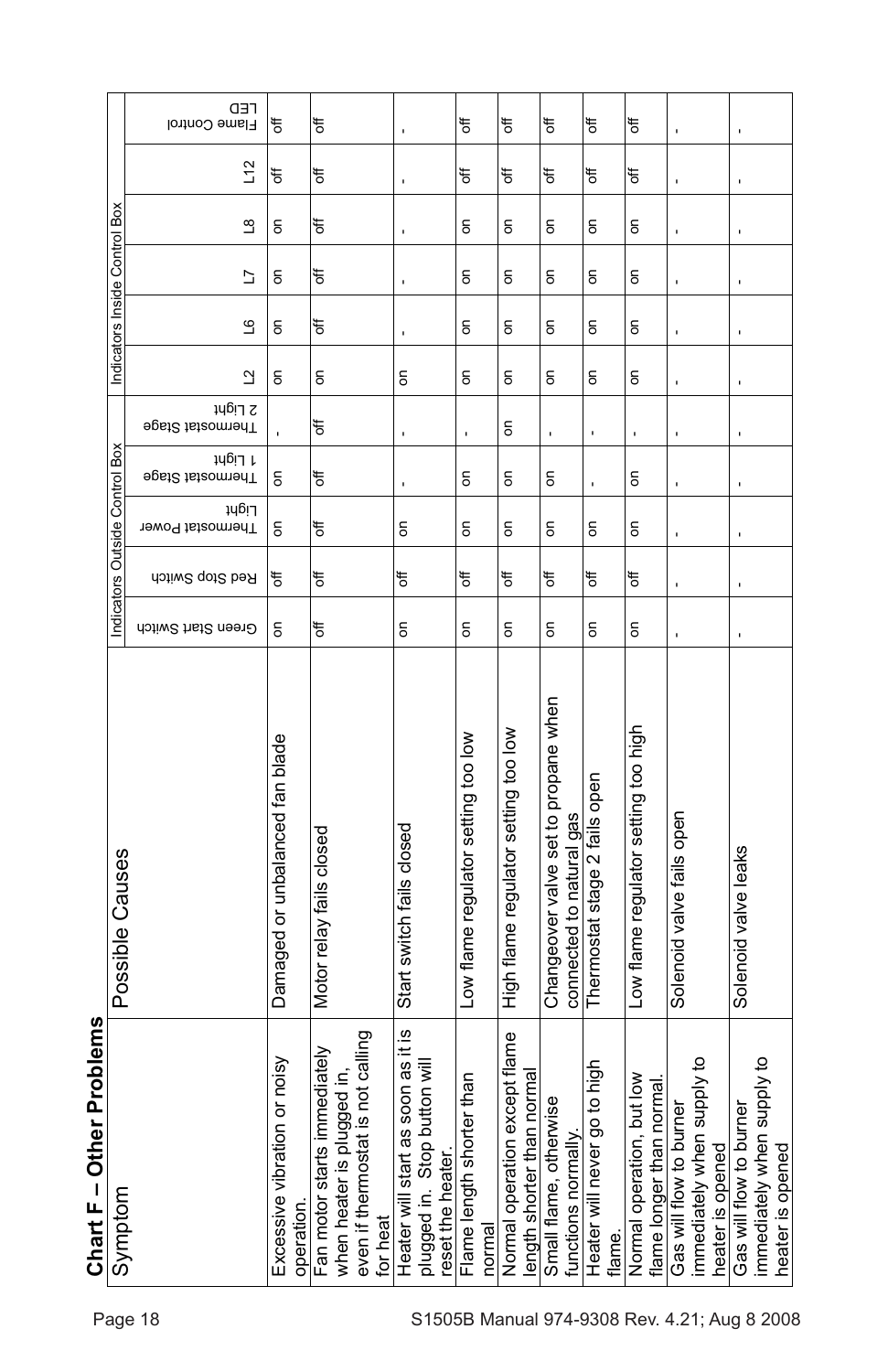|                                                                           | t<br>đ<br>g                      | t<br>₹<br>$\epsilon$                                                                         | ₹<br>₩<br>$\overline{5}$                                        | t<br>₹<br>$\overline{5}$                                                                                                        | ₹<br>đ<br>$\overline{\bf{5}}$                                                                            | to<br>đ<br>δ                                                                          | ð<br>₩.<br>đ<br>डे हैं है                                                                                                                | ₹<br>đ<br>$\overline{5}$                                                                                                                               | đ<br>₹<br>δ                                                                       |
|---------------------------------------------------------------------------|----------------------------------|----------------------------------------------------------------------------------------------|-----------------------------------------------------------------|---------------------------------------------------------------------------------------------------------------------------------|----------------------------------------------------------------------------------------------------------|---------------------------------------------------------------------------------------|------------------------------------------------------------------------------------------------------------------------------------------|--------------------------------------------------------------------------------------------------------------------------------------------------------|-----------------------------------------------------------------------------------|
|                                                                           | g<br>g                           | $\epsilon$<br>$\epsilon$                                                                     | $\overline{5}$<br>$\overline{5}$                                | δ<br>$\overline{5}$                                                                                                             | δ<br>$\mathsf S$                                                                                         | δ<br>g                                                                                | डे हैं हैं<br>$\overline{5}$                                                                                                             | δ<br>$\overline{5}$                                                                                                                                    | δ<br>$\overline{5}$                                                               |
|                                                                           | δ                                | $\overline{5}$                                                                               | $\overline{5}$                                                  | δ                                                                                                                               | $\overline{\bf{5}}$                                                                                      | δ                                                                                     | $\overline{5}$                                                                                                                           | δ                                                                                                                                                      | δ                                                                                 |
|                                                                           |                                  |                                                                                              | J.                                                              |                                                                                                                                 |                                                                                                          |                                                                                       |                                                                                                                                          |                                                                                                                                                        | ï                                                                                 |
|                                                                           | S                                |                                                                                              |                                                                 | g                                                                                                                               | 6                                                                                                        | δ                                                                                     | 6                                                                                                                                        | δ                                                                                                                                                      | g                                                                                 |
|                                                                           | $\overline{5}$                   | $\mathsf{S}$                                                                                 | δ                                                               | δ                                                                                                                               | $\mathsf{S}$                                                                                             | δ                                                                                     | δ                                                                                                                                        | $\overline{5}$                                                                                                                                         | δ                                                                                 |
|                                                                           | đ                                | ₹                                                                                            | ₹                                                               | ₹                                                                                                                               | ₹                                                                                                        | đ                                                                                     | ₹                                                                                                                                        | ₹                                                                                                                                                      | ₹                                                                                 |
|                                                                           | $\overline{5}$                   | δ                                                                                            | $\overline{5}$                                                  | δ                                                                                                                               | $\overline{5}$                                                                                           | δ                                                                                     | δ                                                                                                                                        | δ                                                                                                                                                      | δ                                                                                 |
| Solenoid valve installed backwards                                        | Burner orifices plugged or dirty | Thermostat stage 1 fails closed                                                              | Thermostat stage 2 fails closed                                 | Reset switch fails closed                                                                                                       | Flame control failure - NC light out                                                                     | Stop switch fails closed                                                              | Air switch set to too high a pressure                                                                                                    | Air switch set to too low a pressure                                                                                                                   | Limit switch fails closed                                                         |
| immediately when supply to<br>Gas will flow to burner<br>heater is opened | Heater lights but uneven flame.  | (either high or low) regardless<br>y on<br>of ambient temperature<br>Heater will always stay | Heater will switch between off<br>and high, but never low flame | pressing<br>Heater will function normally,<br>will not<br>but if it shuts down, it<br>start up again without<br>the stop switch | come on<br>Heater will function normally,<br><b>ლ</b><br>during startup sequen<br>but red light does not | Heater will start normally but<br>stop<br>will not stop when the<br>switch is pressed | During operation, flame goes<br>out for a few seconds, then<br>mostat<br>light remains on during this<br>relights. Stage 1 then<br>time. | when the air flow is obstructed<br>with longer than normal<br>Heater will continue operating<br>cause heater to shut down.<br>flames. Limit switch may | Heater will start normally, but<br>will not shut down in an<br>overheat situation |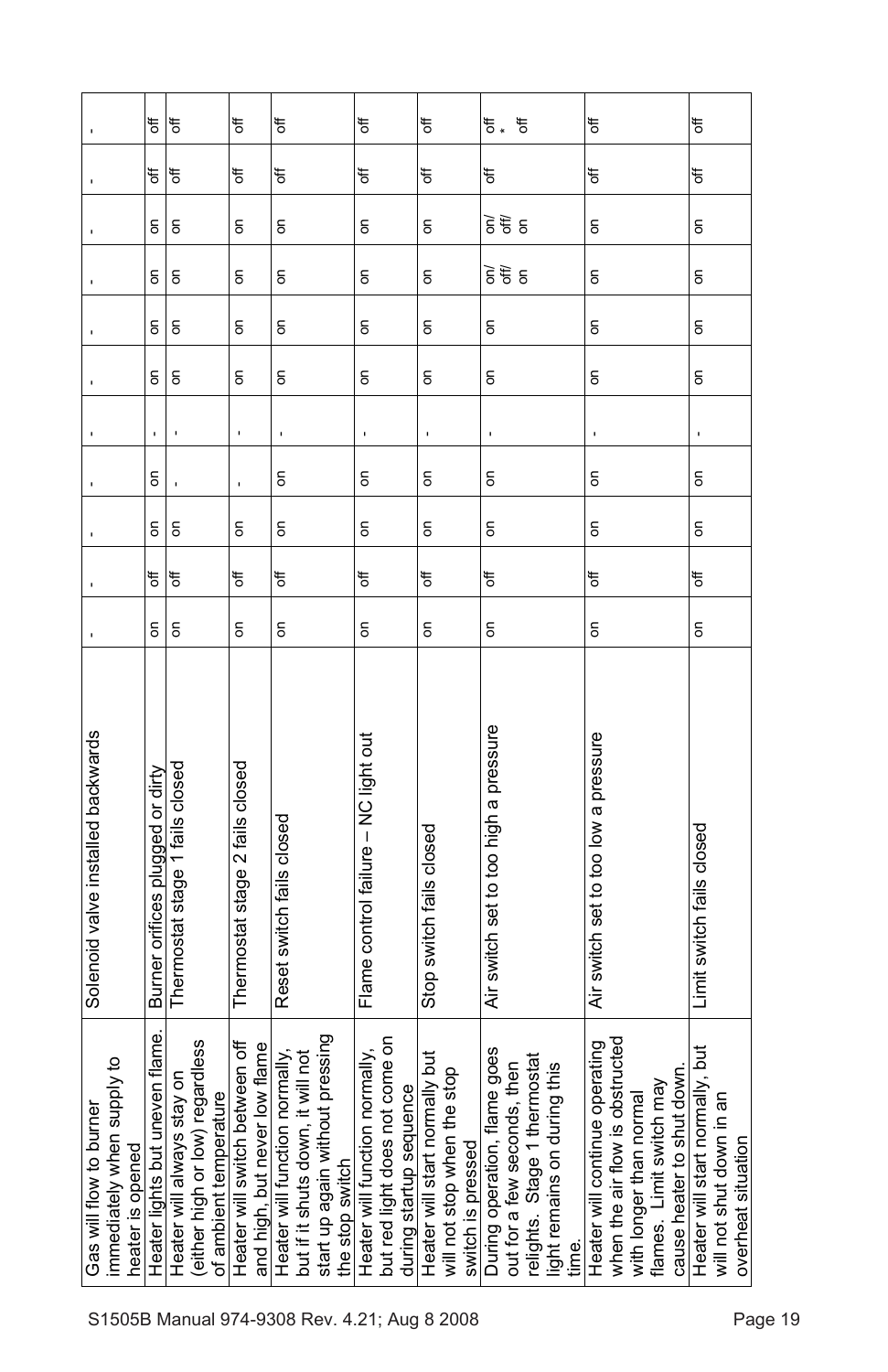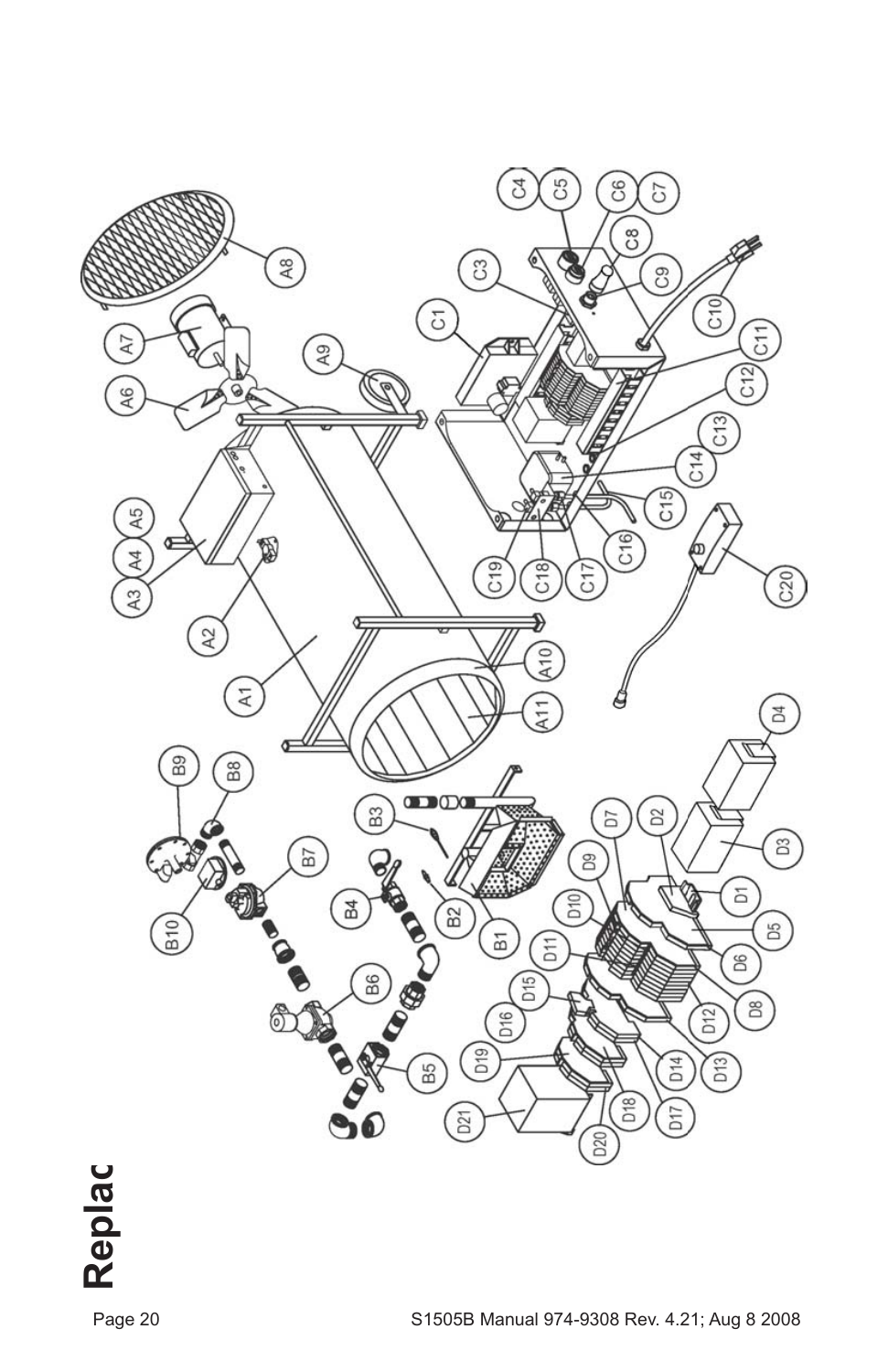| S1505B Manual 974-9308 Rev. 4.21; Aug 8 2008 | Frastattatta Emmanum mundu ossussus | ş<br>$\frac{1}{2}$<br>$\frac{1}{2}$ $\frac{1}{2}$ $\frac{1}{2}$ $\frac{1}{2}$ $\frac{1}{2}$ $\frac{1}{2}$ $\frac{1}{2}$ $\frac{1}{2}$ $\frac{1}{2}$ $\frac{1}{2}$ $\frac{1}{2}$ $\frac{1}{2}$ $\frac{1}{2}$ $\frac{1}{2}$ $\frac{1}{2}$ $\frac{1}{2}$ $\frac{1}{2}$ $\frac{1}{2}$ $\frac{1}{2}$ $\frac{1}{2}$ $\frac{1}{2}$ | Description                      | Ref                                      | Part No.   | <b>Description</b>                           |
|----------------------------------------------|-------------------------------------|-----------------------------------------------------------------------------------------------------------------------------------------------------------------------------------------------------------------------------------------------------------------------------------------------------------------------------|----------------------------------|------------------------------------------|------------|----------------------------------------------|
|                                              |                                     | န္                                                                                                                                                                                                                                                                                                                          | Heater Body (Includes A10 & A11) | 55                                       | S1500-107  | Wiring Duct, 7"                              |
|                                              |                                     |                                                                                                                                                                                                                                                                                                                             | Limit Switch, 180°F              | C12                                      | 5509       | Snap Bushing, 1/2"                           |
|                                              |                                     | $-104$                                                                                                                                                                                                                                                                                                                      | Control Box Lid                  | C13                                      | S1500-710  | Adjusted Air Switch                          |
|                                              |                                     | 501                                                                                                                                                                                                                                                                                                                         | Control Box                      | C14                                      | 9294       | Viny Tube, 3/16"                             |
|                                              |                                     |                                                                                                                                                                                                                                                                                                                             | Controlbox Seal                  | C15                                      | S1500-109  | Air Tube                                     |
|                                              |                                     |                                                                                                                                                                                                                                                                                                                             | Fan Blade, 24"                   | C16                                      | 5515       | Rubber Grommet                               |
|                                              |                                     |                                                                                                                                                                                                                                                                                                                             | Motor, 1HP                       | C <sub>12</sub>                          | 2554       | Compression Fitting, 1/4" Tubex1/8" MNPT     |
|                                              |                                     | ιŞ,                                                                                                                                                                                                                                                                                                                         | Screen                           | C18                                      | \$1500-502 | Air Tube Bracket                             |
|                                              |                                     |                                                                                                                                                                                                                                                                                                                             | Wheel                            | $\frac{9}{2}$                            | 9348       | Connector, 1/8" MNPT x .170" HB 90° Elbow    |
|                                              |                                     | $\frac{3}{2}$                                                                                                                                                                                                                                                                                                               | Nose Cone                        | <b>C20</b>                               | S1500-716  | Remote Thermostat Assembly w/Cable           |
|                                              |                                     | ဓု                                                                                                                                                                                                                                                                                                                          | Heat Sheild                      |                                          |            |                                              |
|                                              |                                     |                                                                                                                                                                                                                                                                                                                             |                                  | Σ                                        | S1500-105  | Mounting Rail                                |
|                                              |                                     | $\tilde{Q}$                                                                                                                                                                                                                                                                                                                 | Burner                           | δ                                        | 9443       | Ground Terminal Block (WK4SL/U) green/yellow |
|                                              |                                     |                                                                                                                                                                                                                                                                                                                             | Spark Plug                       | සි                                       | 9264       | Power Relay, 120V                            |
|                                              |                                     | 86                                                                                                                                                                                                                                                                                                                          | Flame Rod                        | 8 K                                      | 9826       | Relay Clip                                   |
|                                              |                                     |                                                                                                                                                                                                                                                                                                                             | Manual Shut-Off Valve, 1-1/2"    |                                          | 9280       | End Plate (APC 1-2.5 D2/E), Green            |
|                                              |                                     | နှ                                                                                                                                                                                                                                                                                                                          | Gas Selector Valve, 1-1/2"       | රි                                       | 9275       | Terminal Block (WKC 2.5 D2/2 SL35), Green    |
|                                              |                                     |                                                                                                                                                                                                                                                                                                                             | Solenoid Valve, 1-1/2"           | <b>PD</b>                                | 9279       | End Plate (APC 1-2.5 D2/E), Gray             |
|                                              |                                     |                                                                                                                                                                                                                                                                                                                             | 2-Stage Regulator, 1-1/4"        | $_{\rm \stackrel{8}{\scriptstyle \sim}}$ | 9277       | Ferminal Block (WKC 2.5 E/35), Red           |
|                                              |                                     | 86                                                                                                                                                                                                                                                                                                                          | Strainer Assembly, 1-14"         | 8q                                       | 9283       | Cross Comector, 2 Pole                       |
|                                              |                                     |                                                                                                                                                                                                                                                                                                                             | Regulator (optional              | $\frac{1}{2}$                            | 9284       | Cross Comector, 3 Pole                       |
|                                              |                                     |                                                                                                                                                                                                                                                                                                                             | Gas Pressure Switch              | <b>PTO</b>                               | 9285       | Cross Connector, 5 pole                      |
|                                              |                                     |                                                                                                                                                                                                                                                                                                                             |                                  | D <sub>12</sub>                          | 9276       | erminal Block (WKC 2.5 E), Gray              |
|                                              |                                     |                                                                                                                                                                                                                                                                                                                             | Flame Controller                 | D <sub>13</sub>                          | 9274       | Terminal Block (WKC 2.5 D2/2 SL35), Gray     |
|                                              |                                     | 108                                                                                                                                                                                                                                                                                                                         | Wiring Duct, 3"                  | D14                                      | 9278       | Terminal Block (WKC 2.5 TKG/35), Gray        |
|                                              |                                     |                                                                                                                                                                                                                                                                                                                             | Start Button Assembly            | D <sub>15</sub>                          | 9271       | Fuse Holder                                  |
|                                              |                                     | 718                                                                                                                                                                                                                                                                                                                         | Start Contact Block Assembly     | D <sub>16</sub>                          | 9270       | Fuse, 2A                                     |
|                                              |                                     |                                                                                                                                                                                                                                                                                                                             | Stop Button Assembly             | D <sub>17</sub>                          | 9273       | Terminal Block (WKC 2.5 D1/2/35), Gray       |
|                                              |                                     | 717                                                                                                                                                                                                                                                                                                                         | Stop Contact Block Assembly      | D18                                      | 9281       | End Plate (APC 1-2.5 D1/TK), Gray            |
|                                              |                                     | $-713$                                                                                                                                                                                                                                                                                                                      | Themostat Jumper Assembly        | D19                                      | 9282       | End Plate (APC 1-2.5), Gray                  |
| Page 21                                      |                                     |                                                                                                                                                                                                                                                                                                                             | Themostat Receptacle             | D <sub>20</sub>                          | 9272       | Terminal Block (WKC 2.5/35), Gray            |
|                                              |                                     |                                                                                                                                                                                                                                                                                                                             | Power Cord, 24"                  | D <sub>21</sub>                          | 8659       | Utility Box                                  |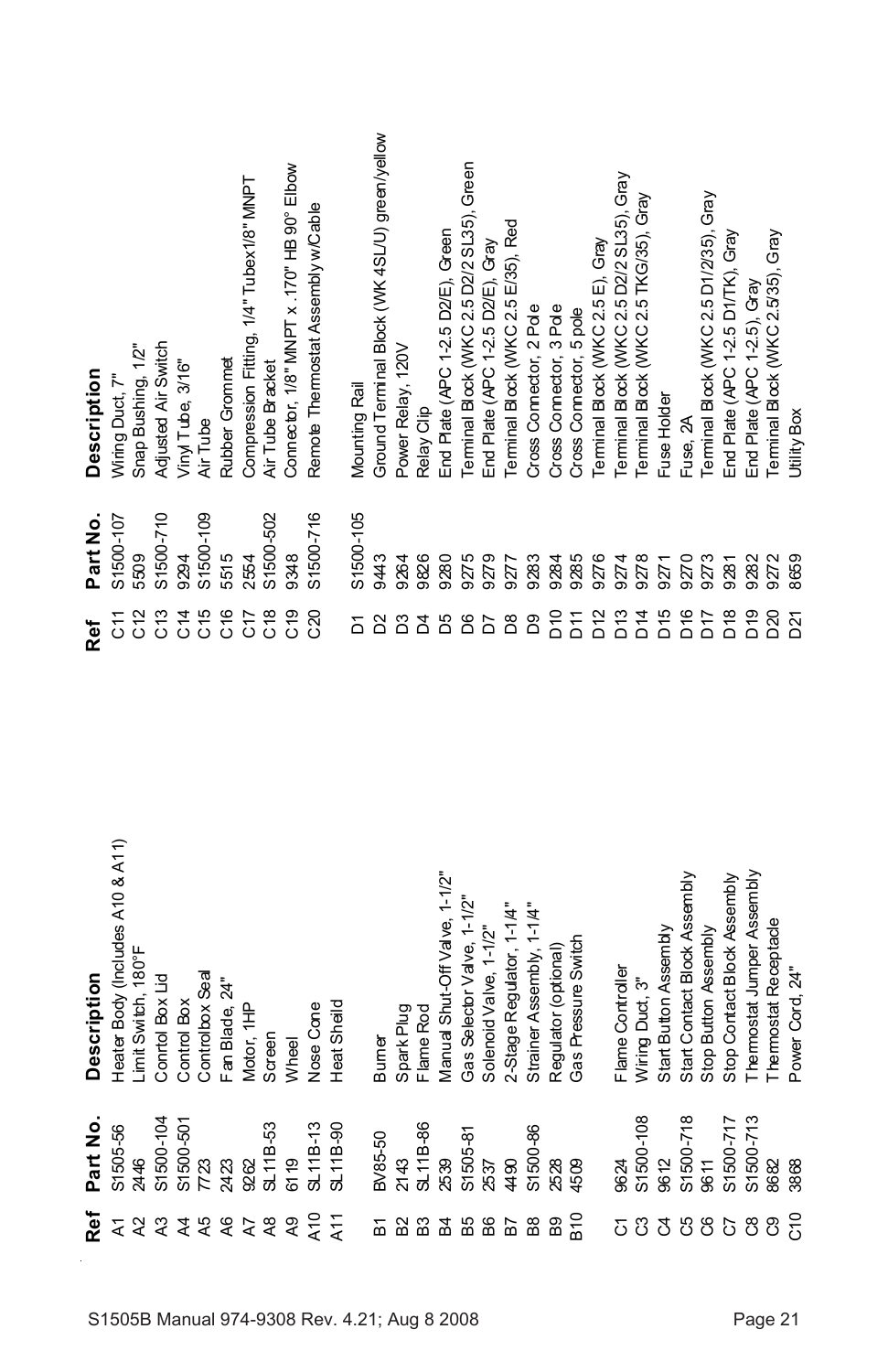#### **S1505B Connection Wiring Diagram**

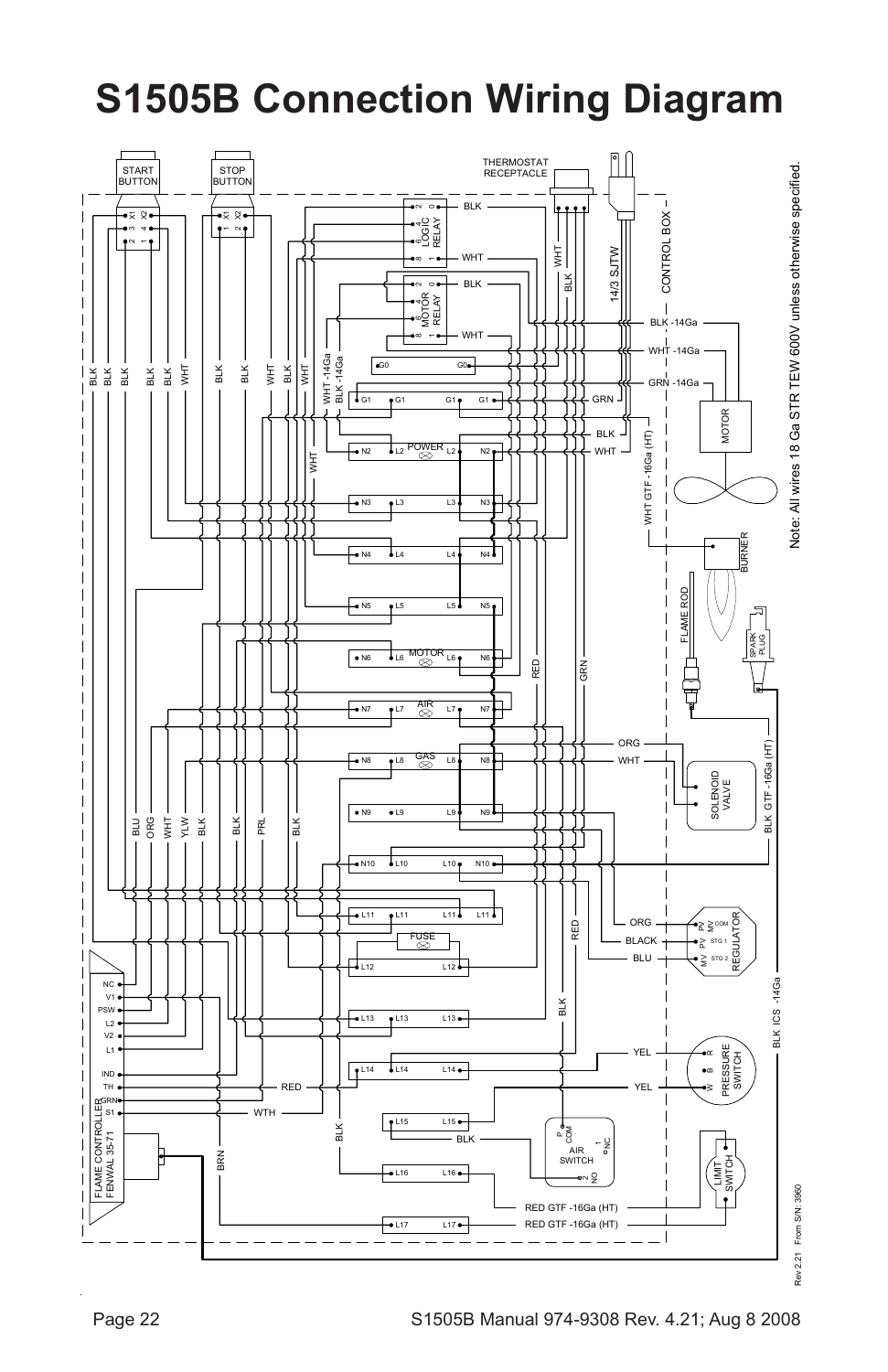## **Ladder Wiring Diagram**

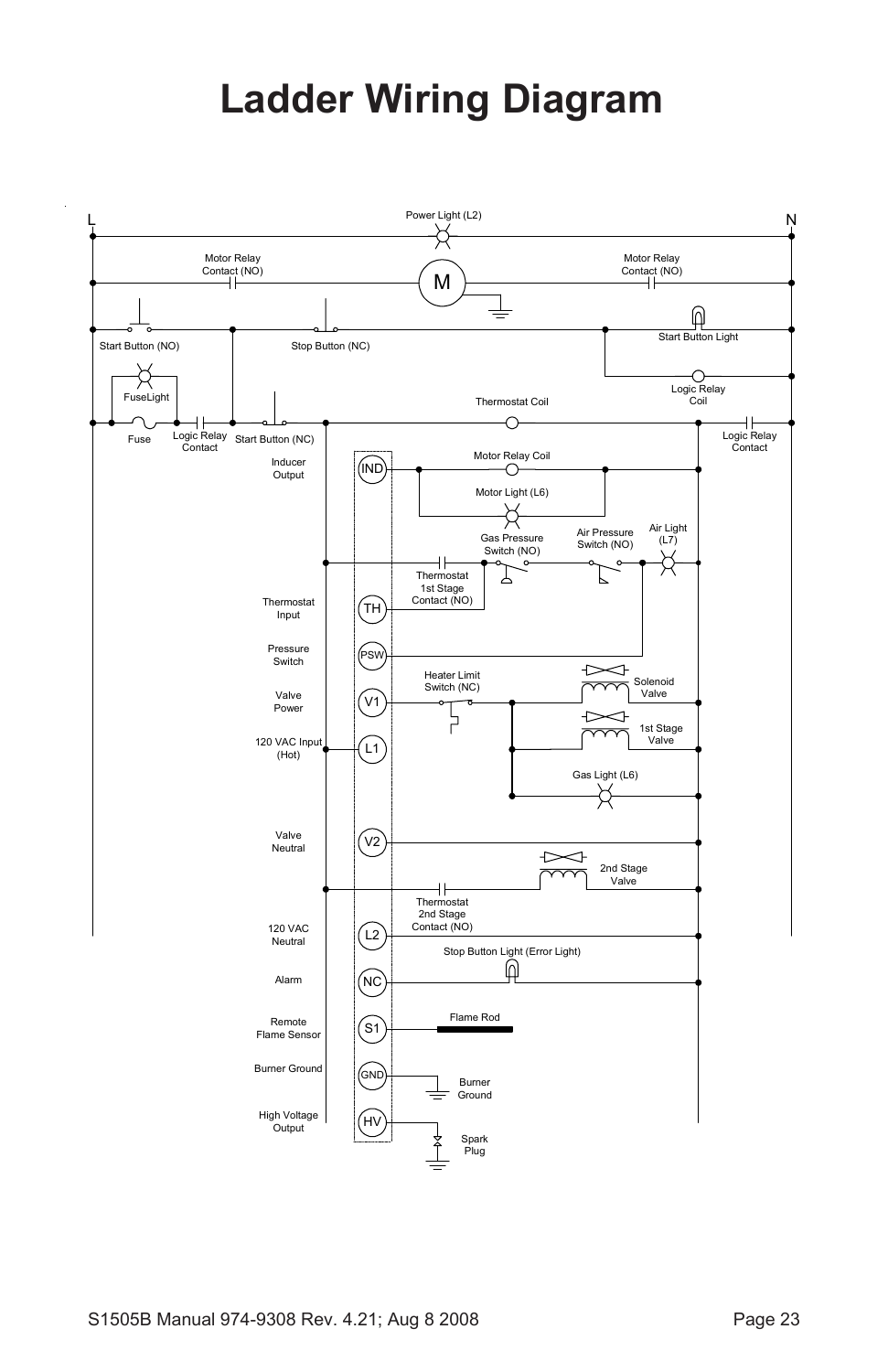## **Two Stage Thermostat Wiring Diagram (S1500-716)**

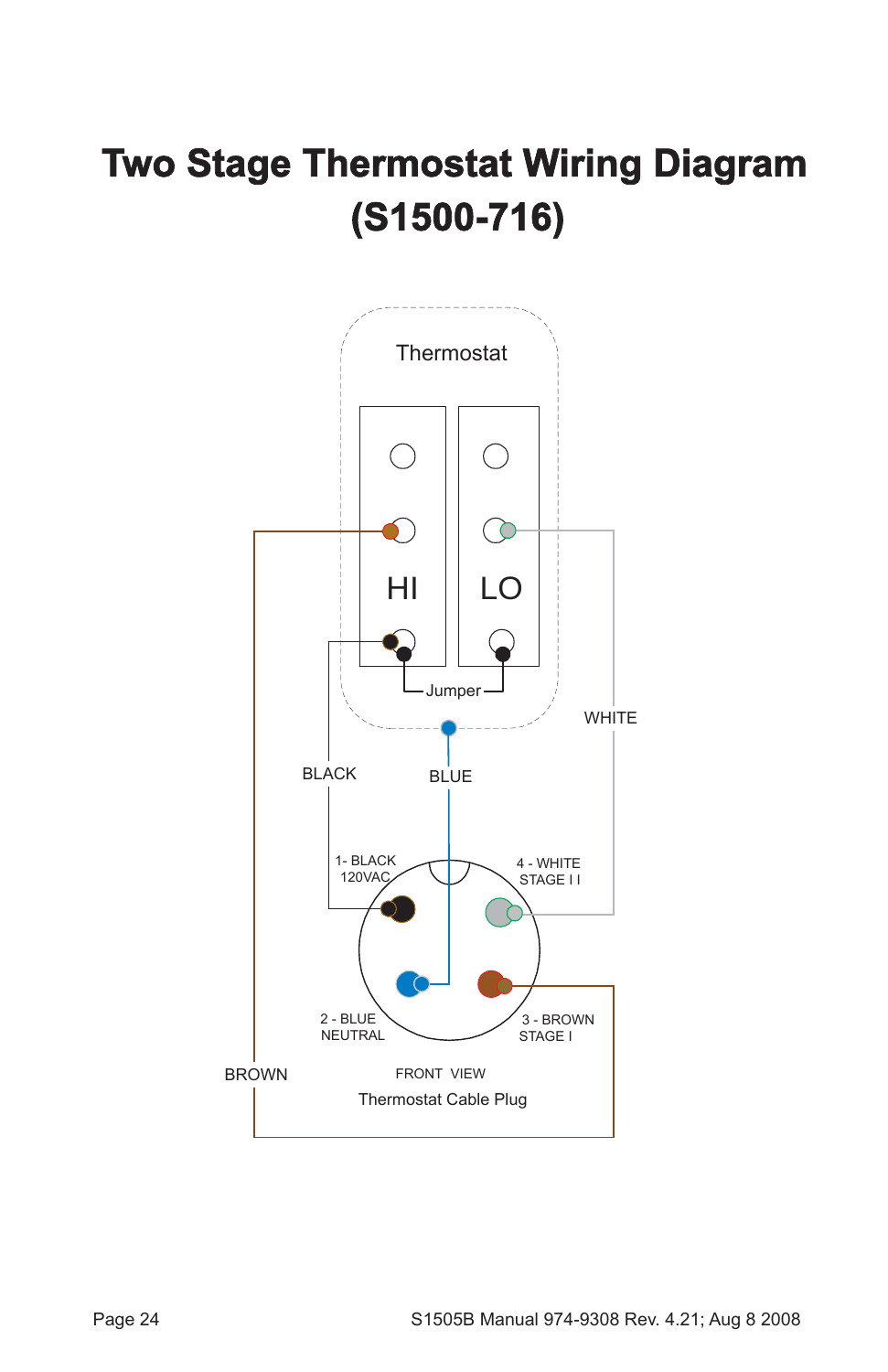# **LPG - PROPANE FUEL VAPORIZATION RATE**

The following chart shows the amount of BTU's that various sizes of tanks will produce on the average at specific temperatures and regular atmospheric conditions.

| Tank Sizel<br><b>Gallons</b> |          |          |          | Maximum intermittent withdrawal rate (BTU/hr) without tank frosting*<br>if lowest outdoor temperature (average for 24 hours) reaches. |                       |         |           |          |
|------------------------------|----------|----------|----------|---------------------------------------------------------------------------------------------------------------------------------------|-----------------------|---------|-----------|----------|
| (Pounds)                     | $+40 F.$ | $+30 F.$ | $+20 F.$ |                                                                                                                                       | $+10$ F. $\vert$ 0 F. | $-10$ F | $-20 F$ . | $-30 F.$ |
| 150                          |          |          |          | 214,900 187,900 161,800 148,000 134,700 132,400 108,800 107,100                                                                       |                       |         |           |          |
| (600)                        |          |          |          |                                                                                                                                       |                       |         |           |          |
| 250                          |          |          |          | 288,100 251,800 216,800 198,400 180,600 177,400 145,800 143,500                                                                       |                       |         |           |          |
| (1000)                       |          |          |          |                                                                                                                                       |                       |         |           |          |
| 500                          |          |          |          | 478,800 418,600 360,400 329,700 300,100 294,800 242,300 238,600                                                                       |                       |         |           |          |
| (2000)                       |          |          |          |                                                                                                                                       |                       |         |           |          |
| 1000                         |          |          |          | 852,800 745,600 641,900 587,200 534,500 525,400 431,600 425,000                                                                       |                       |         |           |          |
| (4000)                       |          |          |          |                                                                                                                                       |                       |         |           |          |

\* Frosting on the outside of the tank acts as an insulator, reducing the vaporization rate.

#### **MAXIMUM BTU CONTENT (PROPANE)**

The following table shows the maximum BTU's that a cylinder contains.

| <b>CYLINDER SIZE</b> | <b>BTU CONTENT</b> |
|----------------------|--------------------|
| 100 pound            | 2,159,100          |
| 250 gallon USA       | 22,922,500         |
| 500 gallon USA       | 45,845,000         |
| 1000 gallon USA      | 91,690,000         |

**CAUTION:** In extremely cold weather it is impossible to completely empty a propane cylinder.

## **PRESSURE & FLOW EQUIVALENTS**

1 Std. Atmosphere = 14.73 lb./sq. in. = 1.014 bar 1" Water Column (W.C.) =  $0.58$  oz./sq. in. =  $2.49$  millibar 11" Water Column = 0.4 lb./sq. in.= 27.39 millibar 1 lb./sq. in. (psig) = 27.71" W.C. = 0.0689 bar 1" Mercury =  $1 + 33.86$  millibar<br>
1 Std. Cubic Ft./Hr. =  $2.500$  BTU/Hr. =  $0.02832$  cu. m 1 BTU/Hr. = 0.2931 Watts

 $2,500$  BTU/Hr. =  $0.02832$  cu. m/hr.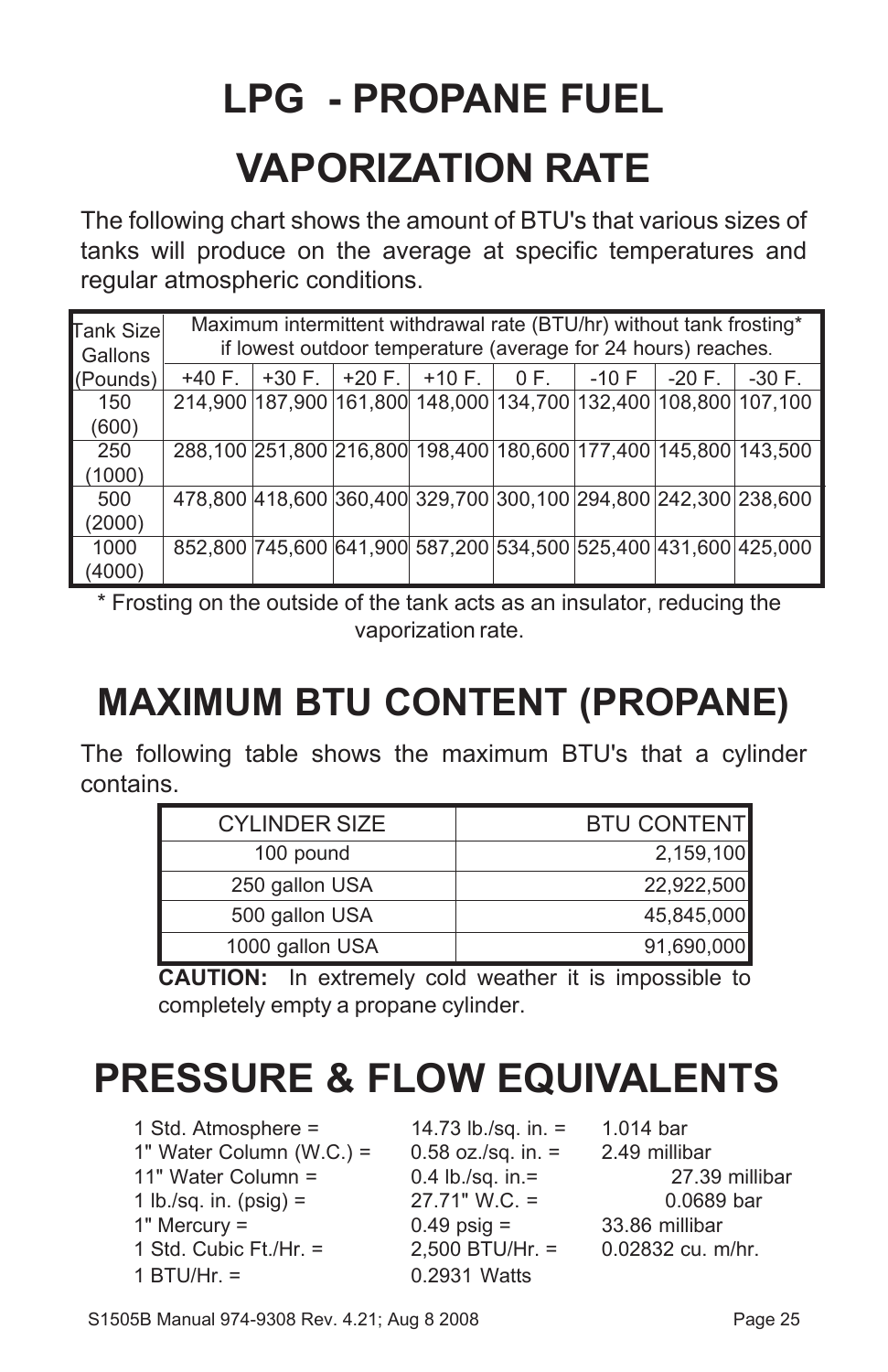## **NOTES:**